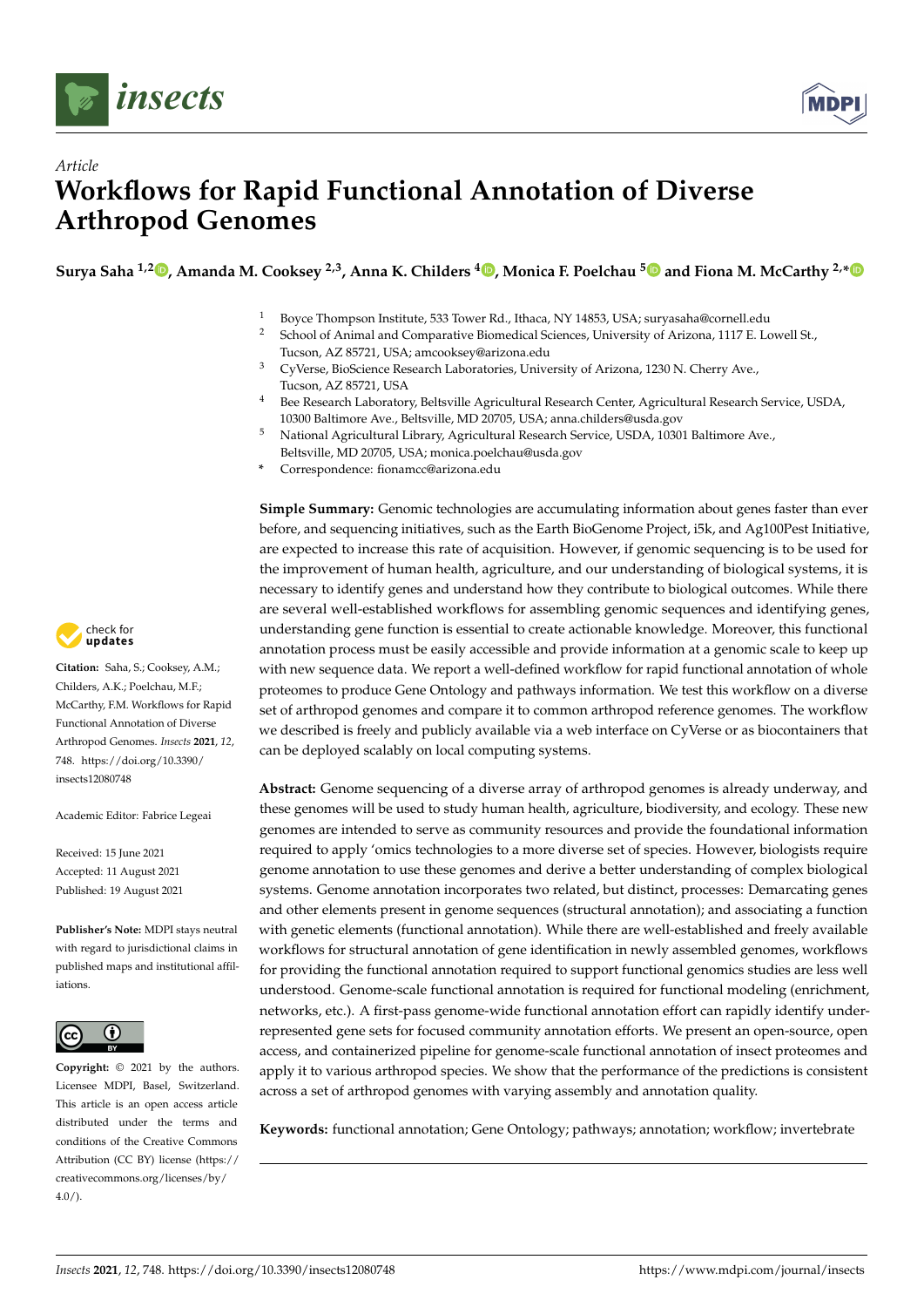#### **1. Introduction**

Over the past decade, rapid developments of sequencing technologies and assembly tools and algorithms have moved the bottleneck in genomics from data generation to inference of biological function. Model organism databases with sustained manual curation efforts have provided a source for homology [\[1,](#page-12-0)[2\]](#page-12-1), and more recently, phylogeny-based [\[3\]](#page-12-2) functional prediction for newly annotated gene sets. As we expand the sequencing efforts to organisms in hitherto poorly sampled branches of the eukaryotic tree of life [\[4\]](#page-12-3), there is an increase in the number of novel proteins of unknown function, and even identifying genes closely related to previously studied genes in other species can be problematic. While workflows have been developed to support genome assembly and gene identification, the process for understanding the function of resulting gene products is not as well documented.

Annotation spans two related, but distinct, processes in genomics: Demarcating genes and other elements present in genome sequences (structural annotation); and associating a function with genetic elements (functional annotation). Here, we focus on functional annotation of gene sets based on Gene Ontology (GO) terms and metabolic pathways. Genome-scale functional annotation is required for functional modeling (enrichment, networks, etc.), and a first-pass genome-wide functional annotation effort can rapidly identify under-represented gene sets for focused community annotation efforts.

High throughput functional annotation relies on transferring functional information to unannotated proteins based upon analysis of functional domains and sequence homology [\[5](#page-12-4)[,6\]](#page-12-5). While different software packages have been applied to this process, the general approach to first-pass functional annotation is similar (Figure [1\)](#page-2-0). Protein sets are scanned for motifs and domains using resources like Pfam [\[7\]](#page-12-6) and InterPro [\[8,](#page-12-7)[9\]](#page-12-8), and mapped to Gene Ontology terms using GO supplied mapping files. In addition to identifying shorter motifs and domains, BLAST analysis of full-length sequences can identify similar sequences which already have GO or pathway annotations linked to them. Examples of tools that rely on sequence similarity include GOanna [\[5\]](#page-12-4), BLASTKoala [\[10\]](#page-12-9), and Blast2GO [\[11\]](#page-12-10). More recently, the GO Consortium started using phylogenetic relationships to transfer GO terms [\[3\]](#page-12-2). The advantage of this approach is that evolutionary relationships provide more reliable evidence for conserved function than sequence similarity; however, this approach still relies on manual curation, which cannot keep pace with gene discovery from large-scale genome sequencing projects. Each of these sequence-based approaches relies on transferring GO terms associated with a gene product in one species to a gene product in another species, and the best practice for transferring GO terms is to limit this process to GO terms assigned based upon direct evidence [\[12\]](#page-12-11).

## *Motivation*

Many high-quality arthropod genomes are being generated, in particular by largescale genome projects, such as the USDA—Agricultural Research Service's Ag100Pest Initiative [\[13,](#page-12-12)[14\]](#page-12-13), and others under the Earth BioGenome Project umbrella [\[15\]](#page-12-14). These new genomes serve as community resources and provide the foundational information required to apply 'omics technologies to a more diverse set of species. Genome assemblies need structural and functional annotations to ensure that these 'omics approaches can be rapidly translated into biological information that provides a better understanding of the system being studied. The Gene Ontology Consortium [\[16\]](#page-13-0), UniProtKB [\[17\]](#page-13-1), and KEGG [\[17](#page-13-1)[,18\]](#page-13-2) resources generate and maintain functional annotations of many proteomes available in the sequence databases, such as RefSeq and INSDC, and functional annotations produced by these initiatives are widely used and referenced by the scientific community. However, there is a delay before new genomes are processed by these databases, which have been exacerbated by the influx of new genome submissions. In addition, the process of manual curation of published papers is laborious and time-consuming for model species where most publications are focused on gene function [\[19\]](#page-13-3). A rapid, first-pass functional annotation workflow quickly provides functional information to support genomic analyses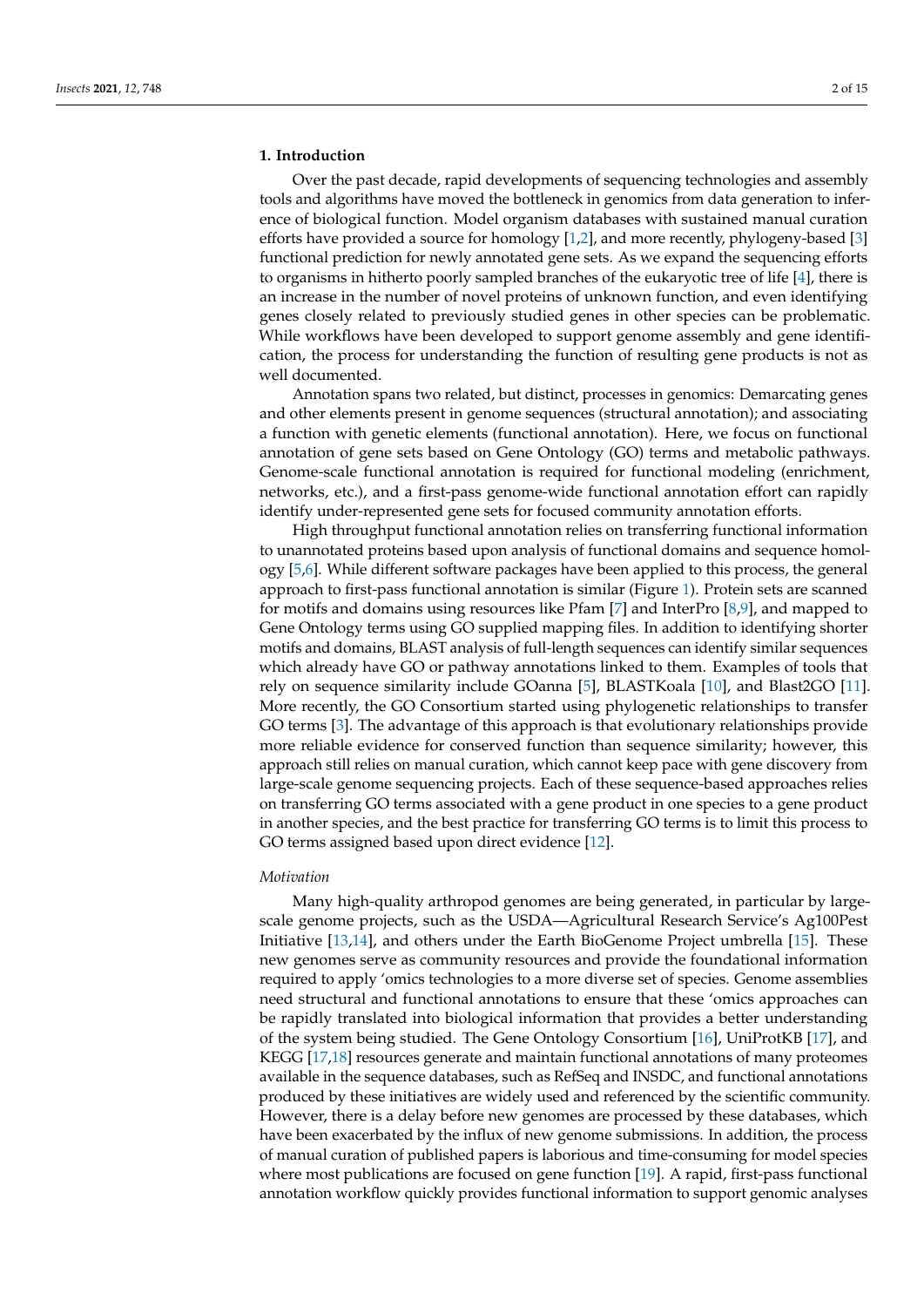and experimentation and ensures that 'omics approaches can be interpreted to better understand a diverse range of biological systems.

AgBase [\[20\]](#page-13-4) and the i5k Workspace@NAL [\[21\]](#page-13-5) databases serve the arthropod genomics community by providing access and curation tools for arthropod proteomes and genomes, respectively. Here, we report the creation of containerized workflows to fill the need for high-throughput functional annotation of proteins from eukaryotic genome sequencing programs for the scientific communities that we support, as well as the arthropod genomics community at large. We test these workflows using twelve sequenced invertebrate genomes selected to span a broad range of invertebrate classes and to represent genomes with varying assembly quality and sequencing technologies used. The proteins from these sequenced genomes are compared with three reference species, *Drosophila melanogaster*, *Apis mellifera* (honeybee), and *Tribolium castaneum* (red flour beetle), have well-characterized GO annotation based on experimental evidence. These workflows are also available on CyVerse to facilitate re-use [\[22,](#page-13-6)[23\]](#page-13-7) via a user-friendly web-based interface.

<span id="page-2-0"></span>

**Figure 1.** Generalized functional annotation workflow. The general approach for functional anno‐ **Figure 1.** Generalized functional annotation workflow. The general approach for functional annotation is to combine GO annotations transferred based on sequence homology (e.g., BLAST) with tation is to combine GO annotations transferred based on sequence homology (e.g., BLAST) with information about functional motifs (e.g., derived from resources, such as PFAM). General motifs (e.g., derived f information about functional motifs (e.g., derived from resources, such as PFAM). Gene products are mapped to metabolic and signaling pathways based upon sequence homology or orthology.

#### *Motivation* **2. Materials and Methods**

many higher arthropod generations are being generated, in particular by large generated, in particular by larg Complete instructions for running each component of the functional annotation pipeline on the command line, a high-performance computing cluster, or the CyVerse Discovery Environment can be found at the readthedocs site [\[24\]](#page-13-8). The specific tools used in this workflow are introduced below.

## need structural and functional annotations to ensure that these 'omics approaches can be *2.1. Sequence Similarity via BLAST: GOanna*

rapidly translated into biological into the GO<br>GOanna [\[5\]](#page-12-4) assigns GO terms based on sequence homology to specialized BLAST databases. These databases consist of proteins associated with GO terms, and grouped [17,18] resources generate and maintain functional annotations of many proteomes avail‐ by phyla or taxonomic divisions (Table [1\)](#page-3-0). GO uses several types of evidence to associate by phyla of databases (and I<sub>n</sub>). So uses several types of evidence to associate a GO term with a gene product: Direct experimental evidence, phylogenetic relatedness, a covern with a gene produce. Breet experimental evidence, prylogencial relations,<br>and computational analysis. The established best practice for transferring GO terms and companisonal dialy blot. The complemental best practice for transferring GO terms between similar sequences is to only transfer GO terms based upon experimental evidence  $\epsilon$  and the exact of new generator  $\epsilon$  of  $\epsilon$  in addition of  $\epsilon$  new generator  $\epsilon$  of  $\epsilon$  in addition, the process submissions. This excels making on information and how information which could occur codes. This avoids making an inference based upon another inference, which could assign<br>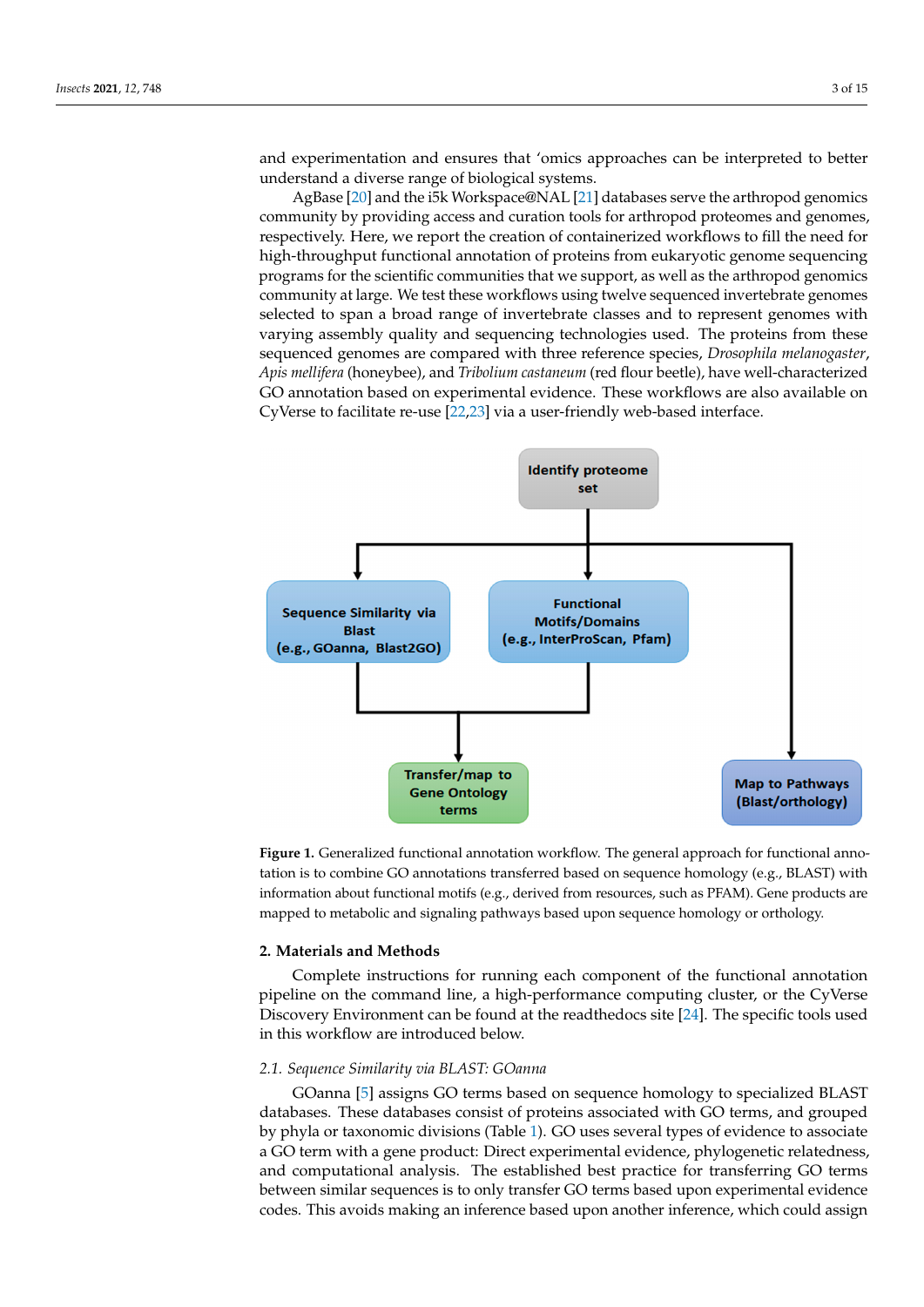functions inappropriate to the organism's physiology. GOanna accepts a protein FASTA file as input and allows the users to set standard BLAST parameters (Table S1). Since GOanna outputs results as a gene association file (GAF) file, it also requires users to provide information about the sequence source and species. Other information, such as protein name, is parsed from the FASTA header, and to ensure that it is correctly parsed from FASTA files generated by NCBI, an option to parse delimited sequence identifiers is also provided.

| Database Name     | No. UniProtKB Proteins | No. in GOanna Db |
|-------------------|------------------------|------------------|
| arthropod         | 3,956,843              | 12,081           |
| bacteria          | 28,660,834             | 12,748           |
| bird              | 777,091                | 1379             |
| fish              | 1,505,807              | 12,478           |
| fungi             | 7,614,812              | 13.718           |
| human             | 161,566                | 21,125           |
| insecta           | 2,883,005              | 11,886           |
| invertebrates     | 8,409,505              | 20,741           |
| mammals           | 1,836,549              | 42,966           |
| nematode          | 1,541,602              | 4941             |
| plants            | 6,300,920              | 16,058           |
| UniProt-SwissProt | 50,258                 | 72,337           |
| UniProt-TrEMBL    | 4,720,107              | 57.834           |

<span id="page-3-0"></span>**Table 1.** GOanna version 2.2 databases. Databases are prepared from proteins that have GO annotations based upon taxonomic divisions. Protein numbers reported as of January 2019.

#### *2.2. Functional Motif Analysis: InterProScan*

InterPro ([\[8,](#page-12-7)[9\]](#page-12-8) is a database that integrates predictive information about protein function from a number of partner resources in the InterPro consortium. InterProScan [\[8,](#page-12-7)[9\]](#page-12-8) is a software tool that accepts a FASTA file, identifies motifs and domains from InterPro protein databases (Table [2\)](#page-4-0), and maps them to GO terms and pathways with a number of customizable parameters (Table S2). Our containerized implementation also performs checks to trim any unknown amino acids at the end of sequences, including X's, because the inclusion of these often causes the platform to fail. It also removes the "\*" symbol added by some translation software to denote a stop codon before running submitted protein sequences in parallel. Parallelization is an important consideration for the scalability and utilization of high-performance computing resources. For nucleotide sequences, documentation is provided for using TransDecoder [\[25\]](#page-13-9) to translate open reading frames from transcripts. Moreover, many other options for translating sequences into proteins are also publicly available. The XML output from InterProScan is parsed to produce the output GAF file and report pathway information.

**Table 2.** Databases used by InterProScan version 5.45-80 for annotation.

| <b>Database</b> | Description                                                                                                              |
|-----------------|--------------------------------------------------------------------------------------------------------------------------|
| <b>TIGRFAM</b>  | TIGRFAMs are protein families based on Hidden Markov Models or HMMs.                                                     |
| <b>SFLD</b>     | SFLDs are protein families based on Hidden Markov Models or HMMs.                                                        |
| ProDom          | ProDom is a comprehensive set of protein domain families automatically<br>generated from the UniProt Knowledge Database. |
| Hamap           | High-quality Automated and Manual Annotation of Microbial Proteomes.                                                     |
| <b>SMART</b>    | SMART identifies and analyzes domain architectures based on Hidden<br>Markov Models or HMMs.                             |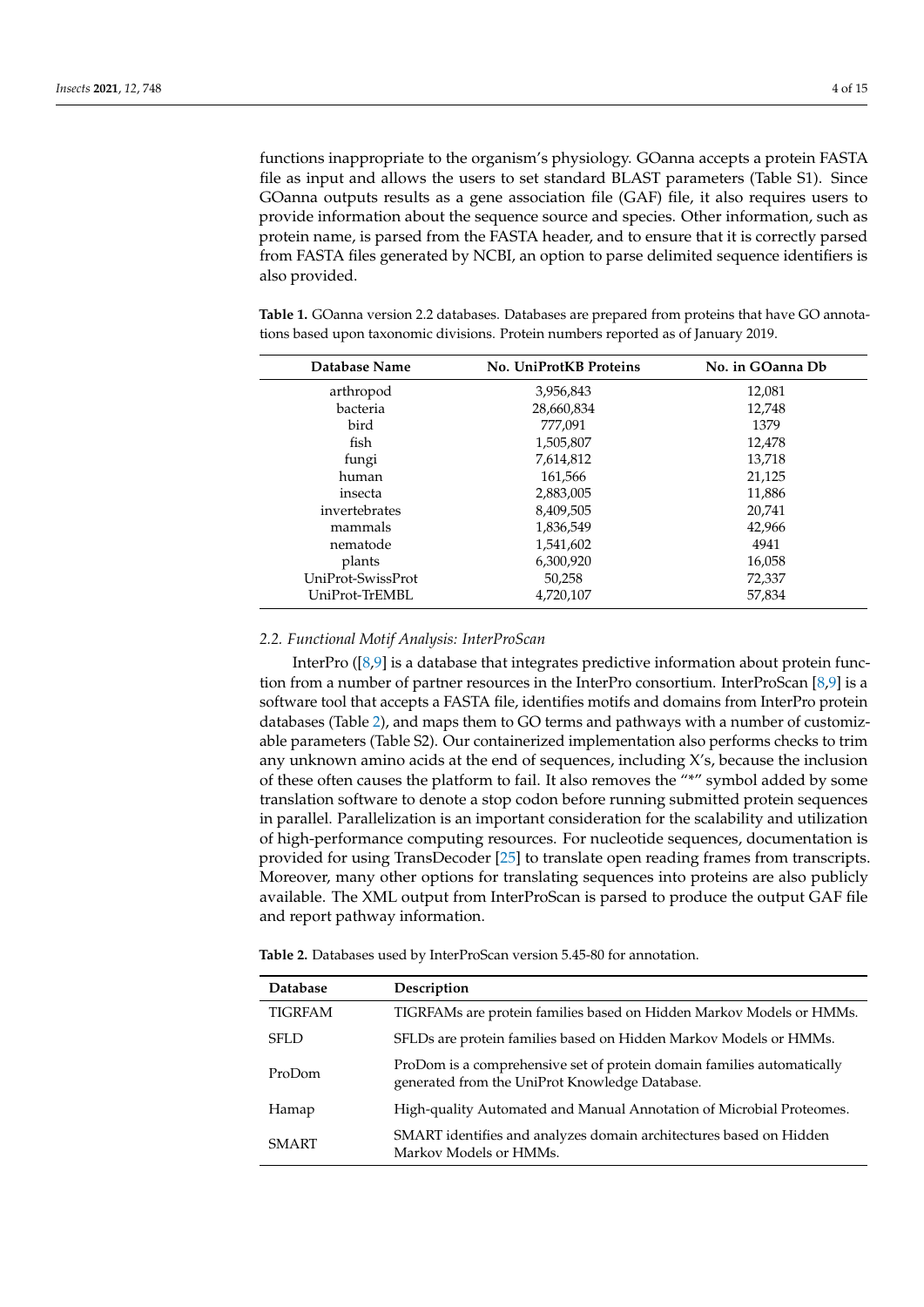<span id="page-4-0"></span>

| Database           | Description                                                                                                                                                                                                                                                                                                                 |
|--------------------|-----------------------------------------------------------------------------------------------------------------------------------------------------------------------------------------------------------------------------------------------------------------------------------------------------------------------------|
| <b>CDD</b>         | Prediction of CDD domains in proteins.                                                                                                                                                                                                                                                                                      |
| ProSiteProfiles    | PROSITE consists of documentation entries describing protein domains,<br>families, and functional sites, as well as associated patterns and profiles to<br>identify them.                                                                                                                                                   |
| ProSitePatterns    | PROSITE consists of documentation entries describing protein domains,<br>families, and functional sites, as well as associated patterns and profiles to<br>identify them.                                                                                                                                                   |
| <b>SUPERFAMILY</b> | SUPERFAMILY is a database of structural and functional annotation for all<br>proteins and genomes.                                                                                                                                                                                                                          |
| <b>PRINTS</b>      | A fingerprint is a group of conserved motifs used to characterize a protein<br>family.                                                                                                                                                                                                                                      |
| <b>PANTHER</b>     | The PANTHER (protein analysis through evolutionary relationships)<br>Classification System is a unique resource that classifies genes by their<br>functions, using published scientific experimental evidence and evolutionary<br>relationships to predict function even in the absence of direct experimental<br>evidence. |
| Gene3D             | Structural assignment for whole genes and genomes using the CATH<br>domain structure database.                                                                                                                                                                                                                              |
| <b>PIRSF</b>       | The PIRSF concept is being used as a guiding principle to provide<br>comprehensive and non-overlapping clustering of UniProtKB sequences into<br>a hierarchical order to reflect their evolutionary relationships.                                                                                                          |
| Pfam               | A large collection of protein families, each represented by multiple sequence<br>alignments and hidden Markov models (HMMs).                                                                                                                                                                                                |
| Coils              | Prediction of Coiled Coil Regions in proteins.                                                                                                                                                                                                                                                                              |
| MobiDBLite         | Prediction of disordered domains regions in proteins.                                                                                                                                                                                                                                                                       |

## *2.3. Combining and QC of GO Annotations*

The GOanna and InterProscan containers both output a GAF, the standard file format for GO annotation data. This is a tab-separated file that can be easily combined, but for use cases with large files that cannot be easily manipulated, we provide the Combine GAFs tool, which accepts multiple GAF files and combines them. It is possible to remove identical GO terms associated with the same protein by different software; but since these GO terms are assigned by different methods and have different evidence codes, we do not remove these at this step.

In addition to combining GAF files, the GO annotation data can be assessed using the GO Annotation Quality (GAQ) Score [\[19\]](#page-13-3). GAQ is a quantitative measure of the quality of GO annotation of a set of proteins. GAQ scores include the breadth of GO annotation, the level of detail of annotation, and the type of evidence used to infer the annotation. The scores generated can also be used to track changes in GO annotations over time. The GAQ tool determines the depth of each GO term and the rank of each evidence code associated with the annotation and returns a GAQ score as a product of depth and evidence code rank. The total GAQ score of each annotated gene product is calculated, and a summary is generated showing the overall total GAQ scores, the number of gene products annotated, and the average (mean) GAQ score of the whole protein set. We use the GAQ score to determine the value added to functional information, particularly when compared with well-annotated model species, such as *D. melanogaster*, and to a lesser extent, *Apis mellifera* and *Triboleum castaneum*.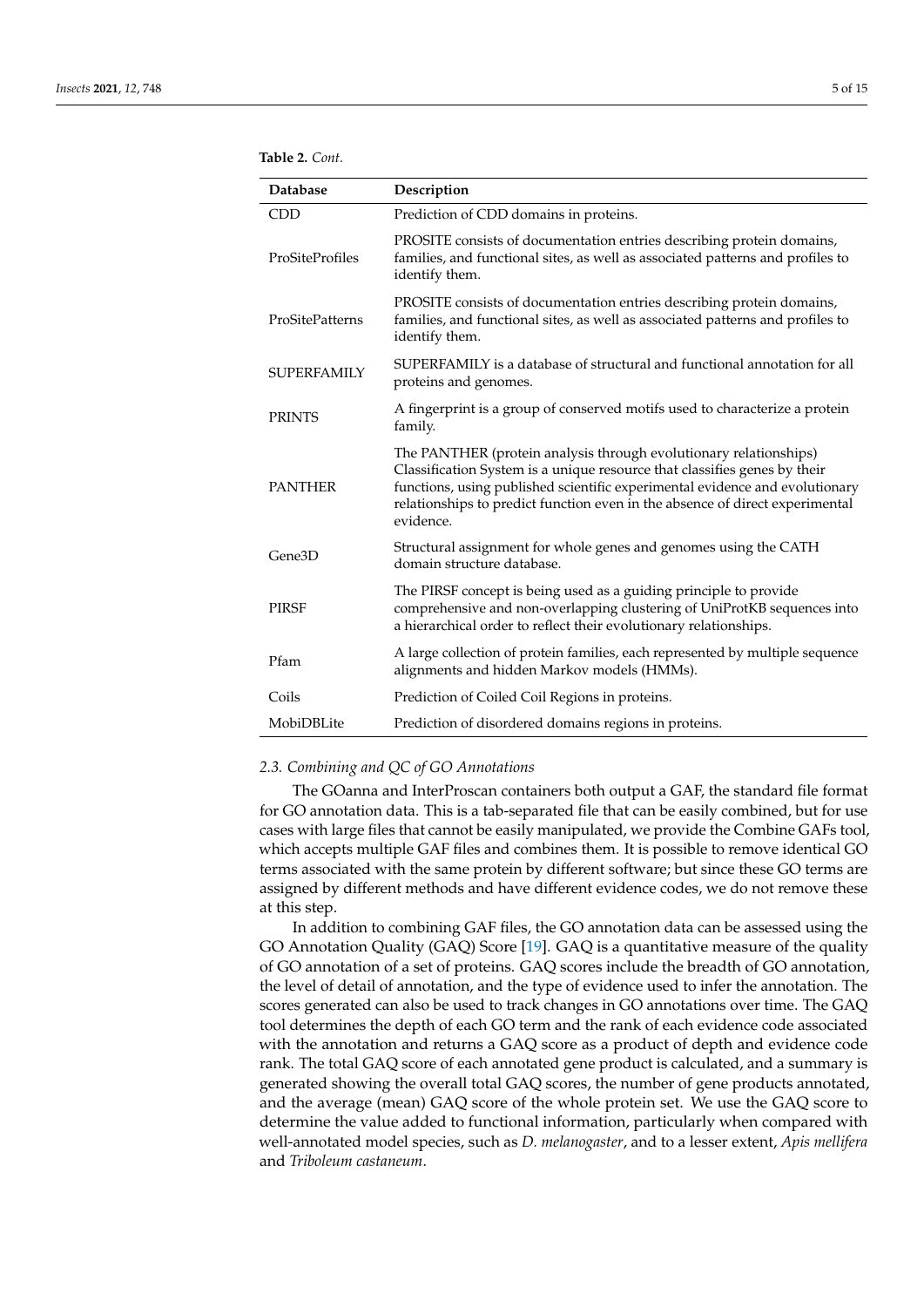## *2.4. Map to Pathways: KOBAS*

KEGG Orthology Based Annotation System (KOBAS) [\[26](#page-13-10)[,27\]](#page-13-11) assigns input proteins to known pathways in KEGG. It also includes a gene set enrichment function (Table S3) to find statistically enriched genes in a disease or experimental condition with respect to the background of all annotated proteins in the organism. The pipeline consists of two modules:

- Annotate: This step assigns appropriate KEGG Ortholog (KO) terms for queried sequences based on a similarity search. It also assigns proteins to pathways from KEGG, Reactome, and BioCyc.
- Identify: This performs an enrichment analysis compared to a background of the species' gene set among the annotation results based on the frequency or statistical significance of pathways.

For annotating the gene products from a species, we use the Annotate module.

## *2.5. Research Design and Method: Comparing Functional Annotation across Multiple Species*

To test the usefulness of the functional annotation workflows, we selected a set of arthropod genomes (Table [3\)](#page-5-0) with varying assembly quality and state of manual curation. This data set included several well-studied arthropod genomes, such as *Drosophila melanogaster*, *Apis mellifera*, and *Tribolium castaneum*, for comparison. BUSCO [\[26](#page-13-10)[,28\]](#page-13-12) version 5.1.2 was used with the protein option and arthropoda\_odb10.2019-11-20 database with 1013 markers to analyze all protein sets for completeness (Table [4\)](#page-6-0).

<span id="page-5-0"></span>Table 3. Arthropod genomes selected for this study and their assembly and annotation statistics. The test species are sorted by the scaffold N50 value.

| <b>Species</b>                                          | Genome<br>Assembly<br>Accession | Genome<br>Assembly<br>Name | Contig<br><b>N50</b> | Scaffold<br><b>N50</b> | <b>Annotation Name</b>                                     | Proteins | Proteins<br>Assigned<br><b>GO</b> Terms | Source |
|---------------------------------------------------------|---------------------------------|----------------------------|----------------------|------------------------|------------------------------------------------------------|----------|-----------------------------------------|--------|
| Apis mellifera<br>(honey bee)                           | GCA 000002195.1                 | Amel 4.5                   | 5,832,476            | 13,619,445             | OGSv3.3                                                    | 15,314   | 39.91%                                  | [29]   |
| Drosophila melanogaster<br>(fruit fly)                  | GCA 000001215.4                 | DMEL r6.36                 | 21,485,538           | 25,286,936             | FB2020 05                                                  | 30,724   | 59.42%                                  | [30]   |
| Tribolium castaneum<br>(red flour beetle)               | GCA 000002335.3                 | <b>TCAS 5.2</b>            | 73,049               | 4,456,720              | TCAS OGS v3                                                | 18,534   | 44.98%                                  | $[31]$ |
| Latrodectus hesperus<br>(Western black widow spider)    | GCA 000697925.1                 | Lhes $1.0$                 | 2223                 | 13,889                 | LHES-<br>BCM version 0.5.3                                 | 17,364   | 31.17%                                  | $[32]$ |
| Limnephilus lunatus<br>(caddisfly)                      | GCA 000648945.1                 | Llun 1.0                   | 2103                 | 54,650                 | LLUN-<br>BCM_version_0.5.3                                 | 13,292   | 55.76%                                  | $[33]$ |
| Oncopeltus fasciatus<br>(large milkweed bug)            | GCA 000696205.1                 | Ofas 1.0                   | 4047                 | 339,960                | oncfas OGSv1.2                                             | 19,793   | 34.31%                                  | $[34]$ |
| Homalodisca vitripennis<br>(glassy-winged sharpshooter) | GCA 000696855.1                 | Hvit 1.0                   | 4857                 | 512,049                | HVIT-<br>BCM_version_0.5.3                                 | 33,019   | 38.00%                                  | [35]   |
| Eurytemora affinis<br>(calanoid copepod)                | GCA 000591075.1                 | Eaff $1.0$                 | 5738                 | 862,645                | EAFF-<br>BCM version 0.5.3                                 | 29,783   | 30.02%                                  | [36]   |
| Agrilus planipennis<br>(emerald ash borer)              | GCA 000699045.1                 | Apla_ $1.0$                | 6314                 | 910,924                | APLA-<br>BCM version 0.5.3                                 | 15,497   | 51.07%                                  | $[37]$ |
| Copidosoma floridanum<br>(parasitoid wasp)              | GCA 000648655.1                 | $Cflo$ 1.0                 | 14,521               | 1,037,125              | CFLO-<br>BCM version 0.5.3                                 | 19,869   | 34.14%                                  | $[38]$ |
| Athalia rosae<br>(turnip sawfly)                        | GCA 000344095.1                 | Aros 1.0                   | 51,418               | 1,366,867              | AROS-<br>BCM version 0.5.3                                 | 22,213   | 57.05%                                  | $[39]$ |
| Ceratitis capitata<br>(Mediterranean fruit fly)         | GCA 000347755.2                 | $Ccap_1.1$                 | 45,879               | 4,118,346              | Ccap-OGSv1                                                 | 12,318   | 55.75%                                  | [40]   |
| Cimex lectularius<br>(Cimicidae bed bug)                | GCA 000648675.1                 | $Clec_1.0$                 | 23,511               | 7,172,596              | Clec-OGSv1.2                                               | 14,212   | 49.42%                                  | [41]   |
| Varroa destructor<br>(parasitic mite)                   | GCA 002443255.1                 | Vdes $3.0$                 | 201,886              | 58,536,683             | <b>NCBI</b> Varroa<br>destructor Annotation<br>Release 100 | 30,221   | 53.60%                                  | $[42]$ |
| Diaphorina citri<br>(Asian citrus psyllid)              | NA                              | Version 3                  | 749,525              | 40,596,296             | OGSv3                                                      | 19.049   | 59.30%                                  | $[43]$ |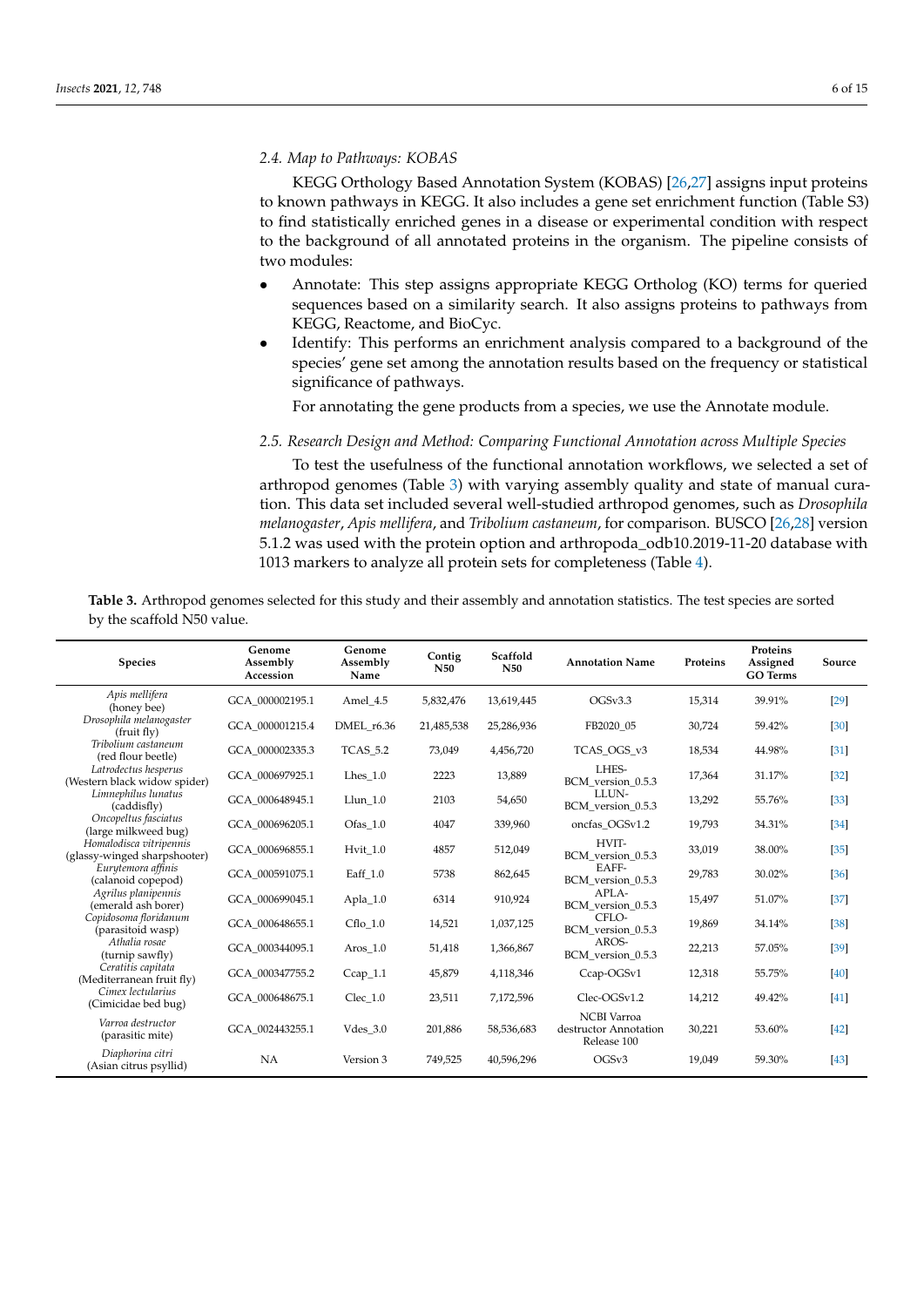| <b>Species</b>                                       | Complete | Complete<br>Single-Copy | Complete<br>Duplicated | Fragmented | <b>Missing</b> |
|------------------------------------------------------|----------|-------------------------|------------------------|------------|----------------|
| Drosophila melanogaster (fruit fly)                  | 99.90    | 53.3                    | 46.6                   | $\Omega$   | 0.1            |
| Athalia rosae (turnip sawfly)                        | 99.70    | 68.9                    | 30.8                   | $\Omega$   | 0.3            |
| Ceratitis capitata (Mediterranean fruit fly)         | 98.40    | 97.5                    | 0.9                    | 0.4        | 1.2            |
| Tribolium castaneum (red flour beetle)               | 98.40    | 93.1                    | 5.3                    | 1.2        | 0.4            |
| Apis mellifera (honey bee)                           | 97.40    | 96.9                    | 0.5                    | 1.5        | 1.1            |
| Varroa destructor (parasitic mite)                   | 95.90    | 43.1                    | 52.8                   | 0.7        | 3.4            |
| Cimex lectularius (Cimicidae bed bug)                | 95.30    | 93.5                    | 1.8                    | 2.5        | 2.2            |
| Copidosoma floridanum (parasitoid wasp)              | 93.70    | 92.5                    | 1.2                    | 2.9        | 3.4            |
| Agrilus planipennis (emerald ash borer)              | 90.90    | 89.1                    | 1.8                    | 4.6        | 4.5            |
| Diaphorina citri (Asian citrus psyllid)              | 87.10    | 55.9                    | 31.2                   | 2.8        | 10.1           |
| Oncopeltus fasciatus (large milkweed bug)            | 72.90    | 70.8                    | 2.1                    | 21.4       | 5.7            |
| Eurytemora affinis (calanoid copepod)                | 57.50    | 55.9                    | 1.6                    | 20         | 22.5           |
| Homalodisca vitripennis (glassy-winged sharpshooter) | 55.90    | 54.2                    | 1.7                    | 32.5       | 11.6           |
| Limnephilus lunatus (caddisfly)                      | 42.40    | 41.4                    |                        | 28.1       | 29.5           |
| Latrodectus hesperus (Western black widow spider)    | 31.40    | 30.6                    | 0.8                    | 26.9       | 41.7           |

<span id="page-6-0"></span>**Table 4.** Arthropod genomes selected for this study and their BUSCO completeness statistics. The test species are sorted by the BUSCO completeness score. BUSCO version 5.1.2 was used with the protein option and arthropoda\_odb10.2019-11- 20 database with 1013 markers.

> Proteome sets for each species were downloaded from NCBI and functionally annotated using the workflow described above. For GOanna, we used the invertebrate reference databases, and only the GO terms with experimental evidence were assigned (-b). Custom BLAST parameters included a BLAST identity (-g) and query coverage (-q) cutoff of 70% with a maximum number of gap opening size (-k) of 9 to account for insertion or deletion of short peptides. Ideally, the query and BLAST match should be of identical length, but we allowed for some flexibility (-r 1.2) to account for natural diversity and potential assembly or annotation errors. InterProScan was run to identify InterPro domains, GO terms, and pathways for the input proteins (-g -l -p -c), and we used all the databases to extract the maximum amount of information possible. A single, comprehensive GAF was obtained by combining the results from GOanna and InterProScan. The same protein sets were then run through KOBAS [\[26\]](#page-13-10) to annotate pathways. The KOBAS Annotate tool (-a) used the *D. melanogaster* reference proteins (-s dme). The input data type must be specified (-t fasta:pro).

## **3. Results**

## *3.1. Installation and Runtime Considerations*

The memory usage and runtime of the containers, described here, scales with the size of the protein set except for InterProScan. A large number of databases (Table [2\)](#page-4-0) that must be searched for matches for each protein sequence increases the runtime and memory usage for even small data sets. The scalability of InterProScan has been improved with data and compute parallelization. The input proteins are split into sets of 1000 sequences for parallel processing, but the time required for loading and searching all 16 databases is still significant. Another factor to consider is the increasing size of databases; new updates will only increase these requirements in the future. Therefore, we recommend that the InterProScan container be run on a high-performance computer like a cluster or a server with at least 256Gb of RAM and 500Gb of disk space. The documentation for this workflow [\[44\]](#page-14-4) includes instructions on executing the containers with Singularity if Docker containers are not permitted, due to security restrictions. The GOanna and KOBAS containers can be set up on desktop-grade computers.

## *3.2. Parameter Optimization*

Like all workflows, parameter optimization is a key part of ensuring quality results. Here we discuss the parameter optimization process for this workflow across a diverse range of arthropod genomes to consider when applying this workflow to their own data sets. For the GOanna tool, the key optimization parameters are the selection of the database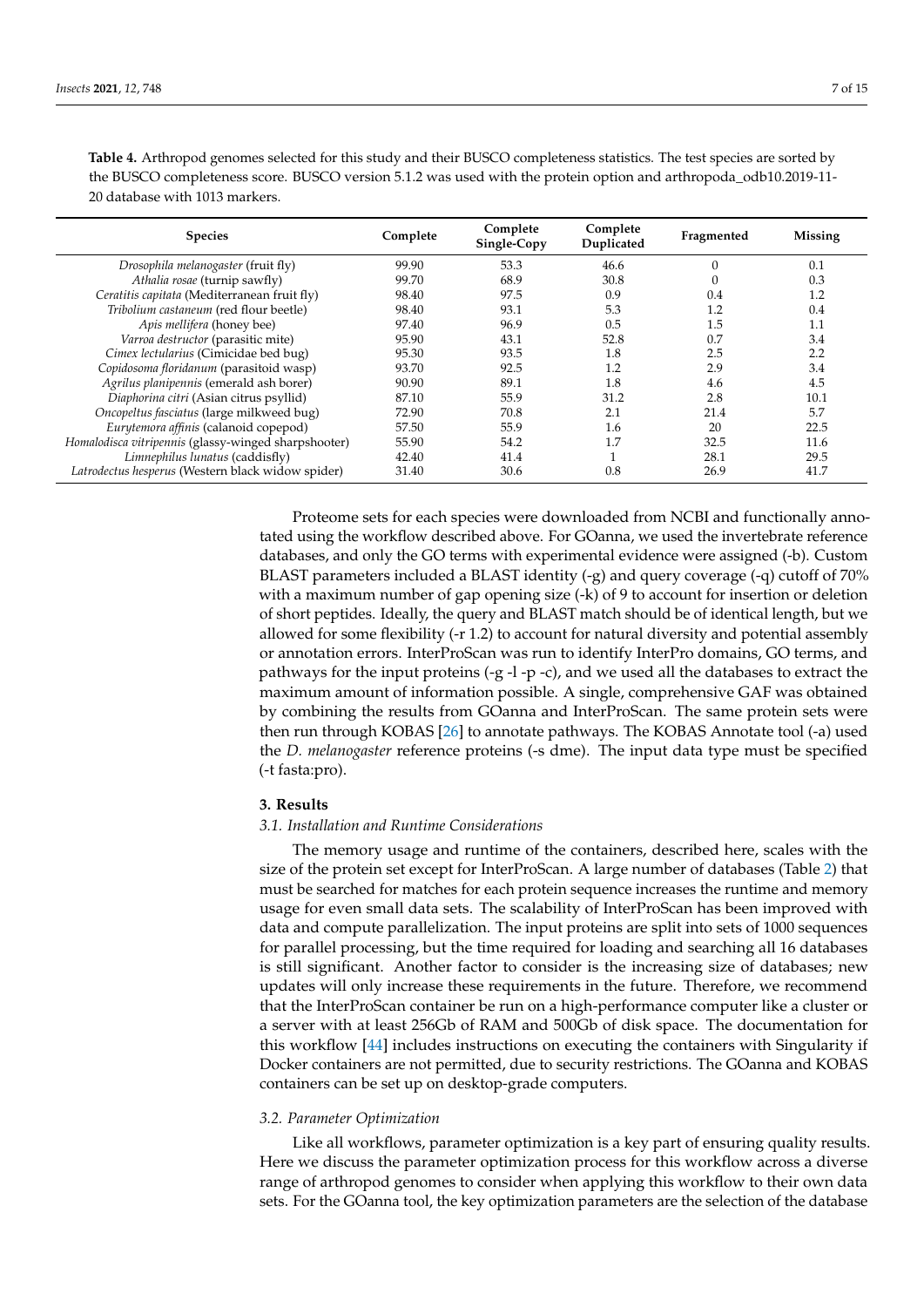and the standard BLAST parameters. It is common practice to do an initial BLAST search against a comprehensive database (e.g., NCBI nr or UniProt-SwissProt databases) to identify the most similar known sequence. While we include the UniProt SwissProt and TrEMBL database as options for GOanna, we note that the databases GOanna uses are not meant to be comprehensive, but rather a subset of proteins that have been assigned GO terms. Moreover, given that searching against larger databases increases the probability of finding spurious matches, we recommend using the phyla-specific database most relevant for your dataset and supplementing the output of GOanna matches with InterProScan results. To ensure high-quality results, BLAST parameters should be optimized. While many analyses report optimizing BLAST solely on the E-value, this varies based upon database size. To determine BLAST parameters, we randomly selected three sets of 1000 sequences from each of the proteomes and manually reviewed the results of alignments from BLAST run with default parameters. The most common error when these sets were re-run with more stringent E-values was identifying short, perfect matches (E-value  $= 0$ ) that had low query coverage (e.g., less than 50%). To consistently return good matches from a broad range of protein sequences from all the proteomes used in this study, we used cutoffs of 70% identity and 70% coverage for the BLAST parameters.

Unlike GOanna, which is BLAST-based, InterProScan searches for near-perfect matches to short motifs and domains [\[9\]](#page-12-8). A key consideration for running InterProScan is to decide which databases should be searched. CDD or PFAM are frequently used, and both of these databases are included in the InterPro analysis. Since the computing requirements of InterProScan are considerable, these requirements could be reduced by searching fewer databases. While our workflow is deliberately designed to accept proteins, InterProScan can accept nucleotide sequences and translate them prior to searching the protein databases. Our initial tests indicated that submitting nucleotide sequences to InterProScan resulted in many more motif matches, but similar GO annotations (results not shown). Closer inspection revealed that the translation step produced large numbers of peptides, but many did not match the known peptides produced from the mRNA sequence used as input. Therefore, we recommend a separate translation step and submitting protein sequences to InterProScan.

To rapidly provide pathway annotations for arthropod gene products, we utilized the KEGG system, which maps genes to pathways based upon sequence homology, creating KEGG Ortholog (KO) sets for different species. Since the KOBAS annotate tool takes a sequence file and uses BLAST to associate KEGG pathways with these sequences, parameter optimization requires the selection of the database to search against (e.g., "KO" for all orthologous proteins or "dme" to restrict to only *D. melanogaster* proteins), as well as standard BLAST parameters. The parameters (-e -r -C -z, designated by \* in Table S1) denoting E-value, rank, subject coverage, and orthologs for cross-species annotation can be modified to increase stringency when transferring annotation from the selected model species (-s). We note that the BLAST parameters required for this process may differ from GOanna because the two BLAST-related tools use different search databases.

## *3.3. Results and Discussion*

## 3.3.1. Genome Assembly

To test our functional annotation workflow, we selected twelve arthropod genomes, four of which were community-curated. The genomes were selected to represent a range of assembly quality and a diverse set of arthropod species. These twelve genomes were supplemented with three well-studied arthropods (a reference set): *Drosophila melanogaster* (fruit fly), *Apis mellifera* (honeybee), and *Tribolium castaneum* (red flour beetle) from the Orders Diptera, Hymenoptera, and Coleoptera, respectively. We note that all these species have been assembled, annotated, and the proteomes are considered mostly complete with BUSCO completeness scores ranging from 31 to 99% (Table [4\)](#page-6-0). The genome assemblies for the selected species varied in contiguity and quality, with scaffold N50s ranging from 13.8 kb to 58.5 Mb (Table [3\)](#page-5-0). Another metric of interest for quantifying the quality of the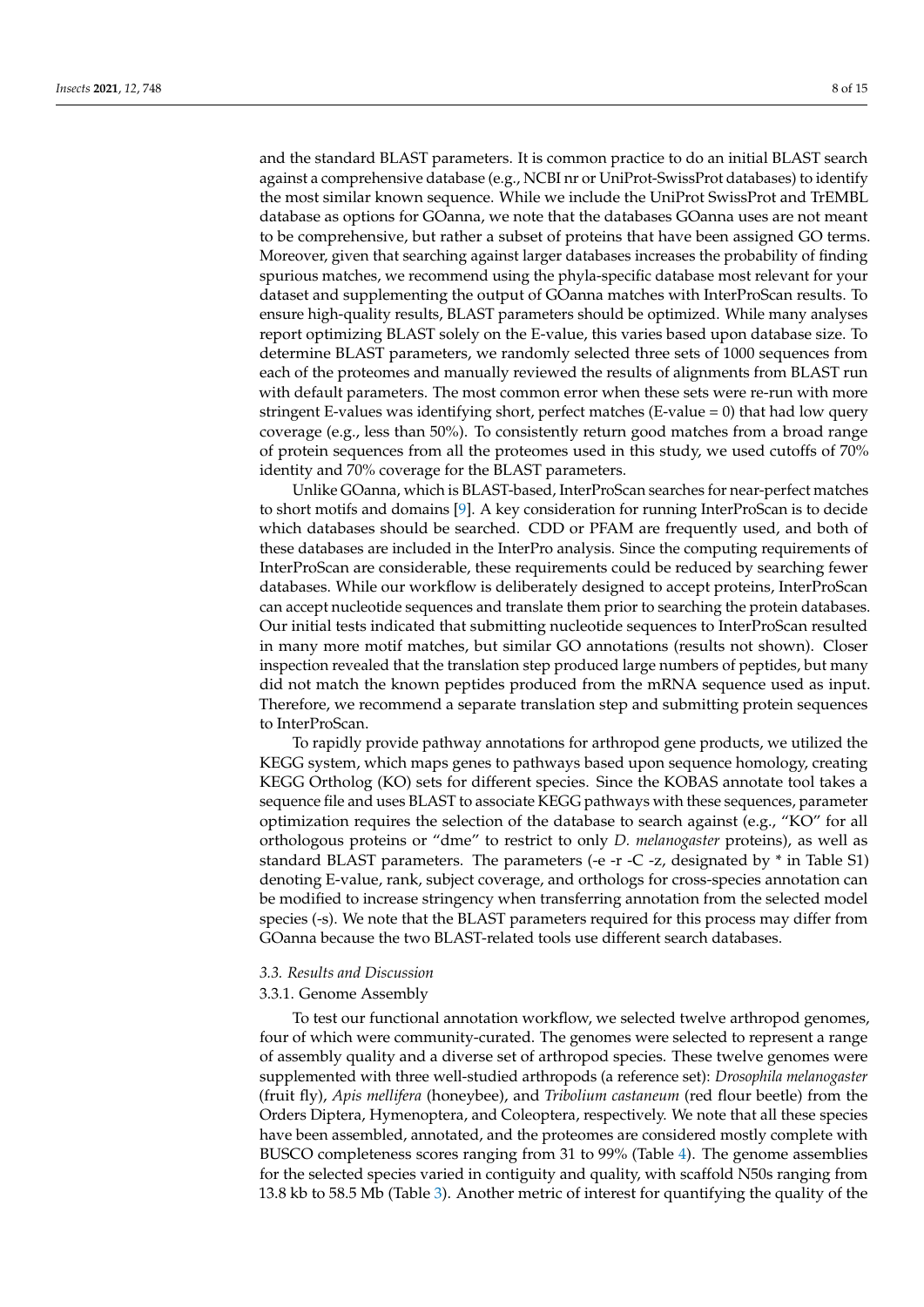assembly before scaffolding is contig N50 that ranged from as low as 2.2 kb for genomes assembled with Illumina paired-end and mate-pair reads to 749.5 kb for genomes assembled with PacBio long-read technology (Table [3\)](#page-5-0). Please note that assemblies with low contig N50, but comparatively high scaffold N50 can have large gaps filled with unknown (N) nucleotides.

The proteome sets we used ranged from 12,318–33,019 proteins (Table [3\)](#page-5-0). We examined the proportion of these proteins that were annotated with GO data, and were also interested in determining what BLAST-based analyses contributed to this GO annotation compared to the motif-based InterProScan annotation. Overall, GO annotation ranged from 30–60% of the protein set, with an average of 45%, including the reference genomes. Notably, other species achieved the same rates of GO annotation as the reference gene sets, indicating that the workflow performs as expected. We also wanted to evaluate if assembly contiguity (contig and scaffold N50) and gene space completeness corresponded to coverage of functional annotation for the proteome. This was not always the case as 44.6% of the proteins from *L. lunatus* (caddisfly) were associated with GO terms, but the assembly only has a scaffold N50 of 54.6 kb and a contig N50 of 2.1 kb. The gene space for caddisfly is relatively incomplete at 42.4 with low duplication (Figure S1 and Table [4\)](#page-6-0). On the other end of the spectrum, the hymenopteran *C. floridanum* (parasitoid wasp) has a contig and scaffold N50 of 14.5 kb and 1 Mb, respectively, but only 34.1% of its proteins must GO terms associated with them. The other hymenopteran in the test set, *A. rosae* (turnip sawfly), has a better GO term coverage of 57.05%, but it also has a more contiguous genome with a contig and scaffold N50 of 51.4 kb and 1 Mb, respectively. Both *A. rosae* (turnip sawfly) and *C. floridanum* (parasitoid wasp) have comparable BUSCO completeness metrics (99.7% and 93.7%), but duplication in the gene space is higher at 30.8% in *A. rosae* compared to only 1.2% in *C. floridanum*. It should be noted that highly curated reference genomes like *Drosophila melanogaster* have multiple isoforms annotated per protein (46.6 of 99.9) that are reported as duplicates by BUSCO.

## 3.3.2. Gene Ontology Annotation

While metrics for assessing genome assembly and annotation are well-established, less work has been done on determining metrics for functional annotation. We measured the value of the GO terms assigned to gene products using the GO Annotation Quality (GAQ) Score [\[9,](#page-12-8)[19\]](#page-13-3). The GAQ Score incorporates the breadth of annotation, the depth (or detail) of assigned GO terms, and the evidence for these assertions [\[9](#page-12-8)[,19\]](#page-13-3) to provide a quantitative score. A limitation of the GAQ Score is that it is relative and is best interpreted by determining improvements in the functional annotation of the same gene set over time with increasing GO annotation. To address this limitation of the GAQ Score, we provide the GAQ Score for *D. melanogaster* to compare a well-annotated reference gene set.

BLAST-based GO annotation assigned markedly fewer GO terms (accounting for at most only 4.09% of assigned annotations in caddisfly) (Table [5\)](#page-9-0). However, the value of the GO annotations added by BLAST-based tools like GOanna is disproportional to the quantity of GO added by these tools. The average GAQ score for GO terms assigned by BLAST using GOanna was 142.02, while the average GAQ score of GO terms assigned by InterProScan based on motif search was 34.84. The GAQ score of the *D. melanogaster* functional annotation downloaded from the European Bioinformatics Institute (EBI) [\[45\]](#page-14-5), which included manual annotation, had a much higher GAQ score of 243.68 as it included evidence codes for manual functional annotation, which are weighted higher than sequence similarity-based GO term assignment.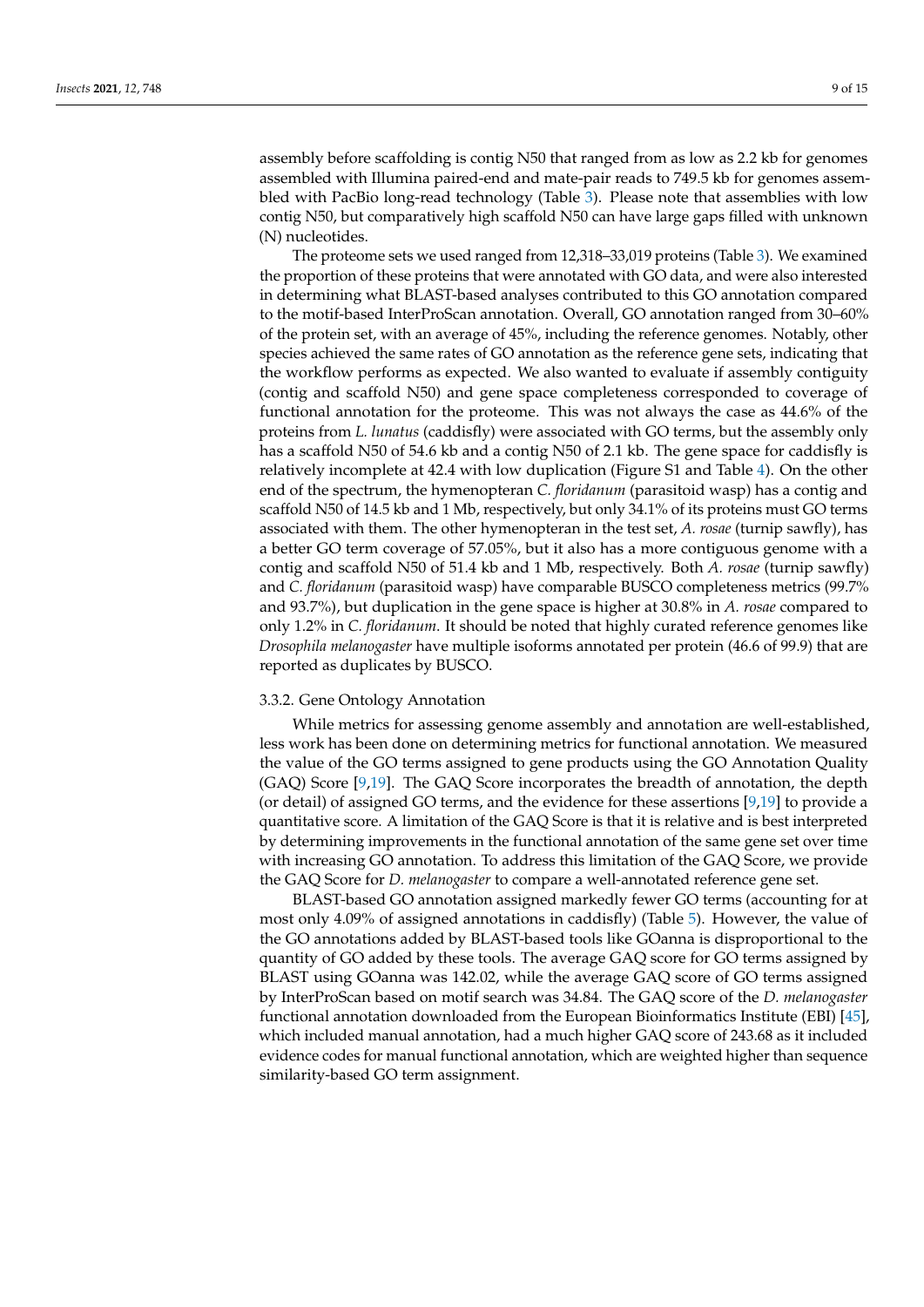|                                                         |          | Proteins                           | <b>GOanna</b> (BLAST)          |                | InterProScan (Motif Analysis)  |                |
|---------------------------------------------------------|----------|------------------------------------|--------------------------------|----------------|--------------------------------|----------------|
| <b>Species</b>                                          | Proteins | <b>Assigned GO</b><br><b>Terms</b> | Proteins<br><b>Assigned GO</b> | Average<br>GAQ | <b>Proteins</b><br>Assigned GO | Average<br>GAQ |
| Apis mellifera<br>(honey bee)                           | 15,314   | 39.91%                             | 2.59%                          | 164.796        | 39.32%                         | 33.745         |
| Drosophila melanogaster<br>(fruit fly)                  | 30,724   | 59.42%                             | 14.85%                         | 142.024        | 53.12%                         | 34.847         |
| Tribolium castaneum<br>(red flour beetle)               | 18,534   | 44.98%                             | 2.64%                          | 142.27         | 44.36%                         | 33.585         |
| Diaphorina citri<br>(Asian citrus psyllid)              | 19,049   | 59.30%                             | 2.23%                          | 168.358        | 57.46%                         | 34.44          |
| Athalia rosae<br>(turnip sawfly)                        | 22,213   | 57.05%                             | 2.11%                          | 144.594        | 56.67%                         | 35.317         |
| Varroa destructor<br>(parasitic mite)                   | 30,221   | 53.60%                             | 0.52%                          | 167.385        | 53.53%                         | 33.704         |
| Agrilus planipennis<br>(emerald ash borer)              | 15,497   | 51.07%                             | 2.87%                          | 179.869        | 41.27%                         | 31.368         |
| Ceratitis capitata<br>(Mediterranean fruit fly)         | 14,212   | 49.42%                             | 7.94%                          | 127.988        | 46.42%                         | 32.504         |
| Cimex lectularius<br>(Cimicidae bed bug)                | 14,212   | 49.26%                             | $3.00\%$                       | 177.746        | 48.33%                         | 35.017         |
| Limnephilus lunatus<br>(caddisfly)                      | 13,292   | 44.61%                             | 4.09%                          | 172.298        | 43.03%                         | 31.353         |
| Homalodisca vitripennis<br>(glassy-winged sharpshooter) | 33,019   | 38.00%                             | 1.53%                          | 174.869        | 30.22%                         | 30.751         |
| Oncopeltus fasciatus<br>(large milkweed bug)            | 19,793   | 34.31%                             | 2.73%                          | 189.411        | 33.24%                         | 29.997         |
| Copidosoma floridanum<br>(parasitoid wasp)              | 19,869   | 34.14%                             | 1.98%                          | 168.485        | 33.63%                         | 31.466         |
| Latrodectus hesperus<br>(Western black widow spider)    | 17,364   | 31.17%                             | 2.02%                          | 197.44         | 30.44%                         | 28.896         |
| Eurytemora affinis<br>(calanoid copepod)                | 29,783   | 30.02%                             | 0.71%                          | 157.137        | 23.58%                         | 30.221         |

<span id="page-9-0"></span>**Table 5.** GOanna and InterProScan results for arthropod genomes selected for this study. The test species are sorted by their GO term coverage.

> In addition to measuring how the assembly quality and proteome completeness influenced the GO term annotation, another question of interest was the potential influence of the phylogenetic distance from the model species, specifically *Drosophila melanogaster*. Among the reference genomes, *D. melanogaster* is by far the best annotated and curated. Since GOanna uses a database of experimentally validated GO terms wherein *D. melanogaster* was the model system used, 14.8% of *D. melanogaster* proteins were annotated with GO terms by GOanna compared to 2.5% and 2.6% for the honeybee and red flour beetle, respectively (Table [5\)](#page-9-0).

> Both *D. citri* (Asian citrus psyllid) and *V. destructor* (parasitic mite) showed overall annotation comparable to the selected references making the case that good quality genomes and annotation provide the best foundation for successful functional annotation. Surprisingly, the hymenopteran *A. rosae* (turnip sawfly) with a 99.7 BUSCO completeness, but lower contig N50 (51.4 kb) and scaffold N50 (1.3 Mb) than *D. citri* and *V. destructor* also fared well for overall annotation. The contiguous *D. citri* and *V. destructor* genomes did not have the highest BUSCO completeness scores (87.1% and 95.9%). The BUSCO ortholog set is computed based on a set of conserved genes in a clade, and the hemipteran clade is relatively under-sampled among arthropods, so this score might change in the future as more hemipteran genomes are sequenced.

> *C. capitata* (Mediterranean fruit fly) had the highest percentage of proteins annotated by GOanna (7.9%), but that is somewhat expected considering its phylogenetic closeness to the reference species, *D. melanogaster*. The *L. lunatus* (caddisfly) and *L. hesperus* (Western black widow spider) genomes have the lowest contig N50, scaffold N50 metrics, and BUSCO completeness scores, but 44.6% of *L. lunatus* proteins were annotated compared to 31.17% of *L. hesperus* proteins. *E. affinis* (calanoid copepod) scored the poorest on GO annotation among our test species with only 30% of proteins annotated, possibly due to its phylogenetic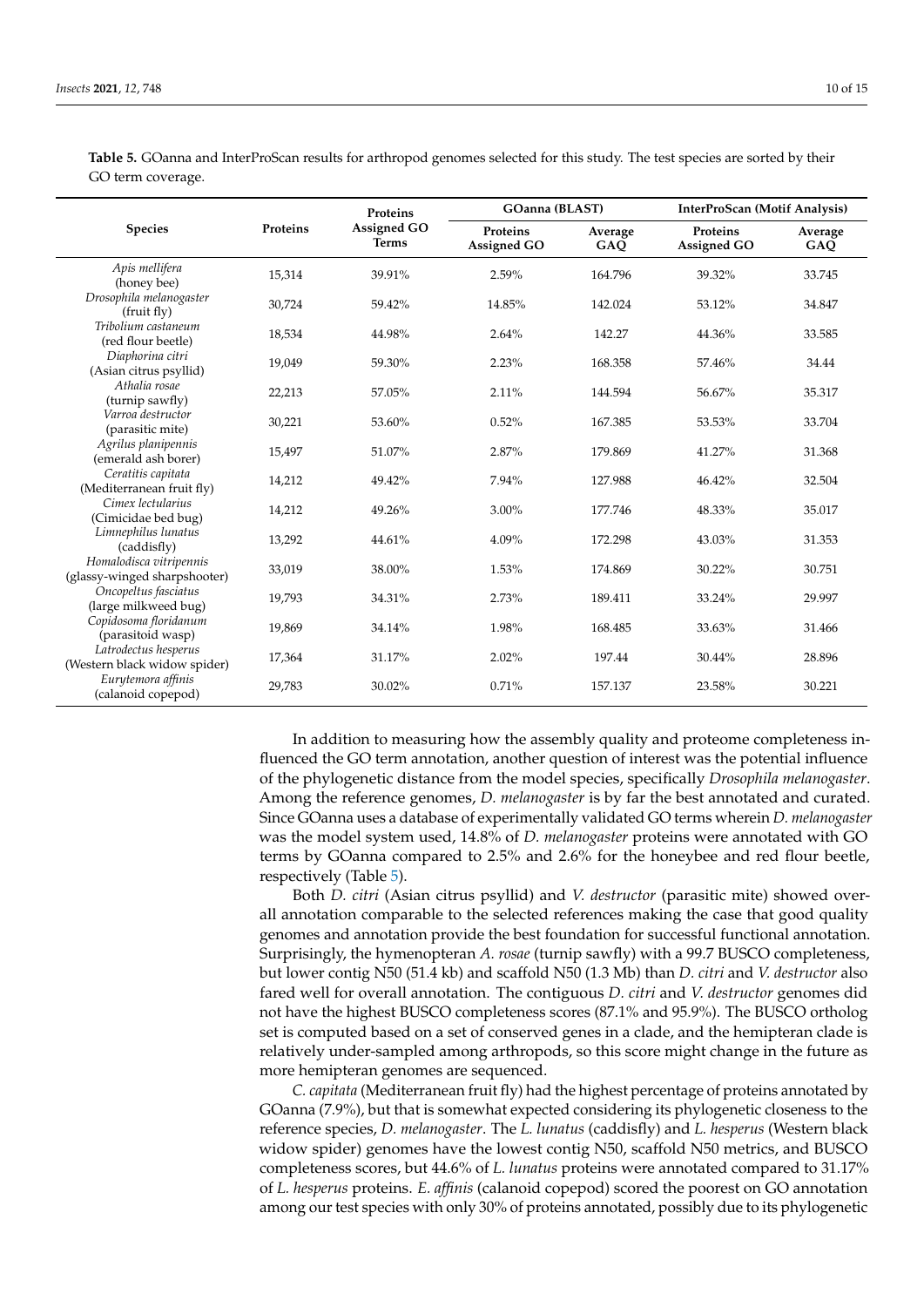distance from *D. melanogaster*, despite having a better contig and scaffold N50 of 5.7 kb and 862.6 kb, respectively. However, it had a poor BUSCO completeness metric with only 57.5% completeness and 22.5% missing orthologs. We found a common theme in our test set and related analysis, whereby the quality and depth of functional annotation were inversely proportional to the phylogenetic distance from the *D. melanogaster* model species (data not shown).

There are two major approaches for associating GO with gene products—manual curation of published literature on gene function and sequence analysis. The former approach has been limited to less than 20 species, and it is unlikely that most species across the kingdom of life will get the benefit of the sustained manual curation based on experimental evidence from published literature. In response, GO curators have developed a method for transferring GO functions across species based upon phylogenetic analysis [\[3\]](#page-12-2), but this method still relies on manual review by expert curators. While our GO annotation workflow provides a rapid method to associate GO function with proteomes, our results emphasize the need for the better annotation of non-model species in every major clade so that proteins from newly sequenced genomes can be assigned function more accurately. One approach to achieve this goal would be to combine the GO phylogenetic approach to identify genes not found in *D. melanogaster* and identify invertebrate species with existing functional literature for targeted GO curation by providing more direct evidence annotations for invertebrate gene products. This focused application of phylogenetics and targeted manual curation would likely provide GO annotation that would impact the annotation of invertebrate gene function. We note that this is also a limitation of our sequence-based approach as it is dependent on manual biocuration of published papers from reference species (e.g., *D. melanogaster*) to provide a useful level of functional detail. Another limitation of our workflow is that it is currently limited to proteins and does not provide information about ncRNA function.

## 3.3.3. Pathway Annotation

High throughput sequencing has enabled the profiling of longitudinal transcriptional response at the organismal, tissue, and single-cell level in addition to multiple life stages and conditions. Although GO terms are highly effective at deducing the changes in gene expression, pathway-level perturbations provide valuable biological insight for the interpretation of functional genomics data sets and are critical for integrating proteome and metabolome data sets to understand phenotypes. Therefore, we were also interested in automatically reconstruct metabolic pathways from the proteomes from a range of arthropod genomes.

Pathways data is provided by resources, such as KEGG [\[46\]](#page-14-6), Reactome [\[47\]](#page-14-7), and BioCyc [\[48\]](#page-14-8), and as we developed our workflow, we selected KEGG pathways for our workflow because it supports the most extensive set of invertebrate species, and the KOBAS tool is freely available [\[26\]](#page-13-10). In our initial tests using the KOBAS tool to annotate pathways, we determined that comparing the arthropod proteome sets against the KEGG *Drosophila melanogaster* ('dme') provide the most comprehensive results, and this wellstudied arthropod species also has the broadest set of functional information based on experimental validation, including pathways.

Not surprisingly, *A. mellifera* and *T. castaneum* references had similar proportions of proteins assigned to pathways, although a slightly lower number of proteins per pathway than *D. melanogaster* (Table [6\)](#page-11-0). The reference species had about one-third of proteins assigned to pathways, and most of the test species were annotated to the same degree or better. Curiously, several species did substantially better than the reference set: *V. destructor*, *A. rosae*, *D. citri*, and *L. lunatus* all had about 40% of proteins assigned to pathways, and a similar effect was seen for the GO annotation in these species. We note that most of these species have well-assembled genomes with high contig and scaffold N50 and BUSCO completeness scores. The average number of proteins per pathway scaled with the genome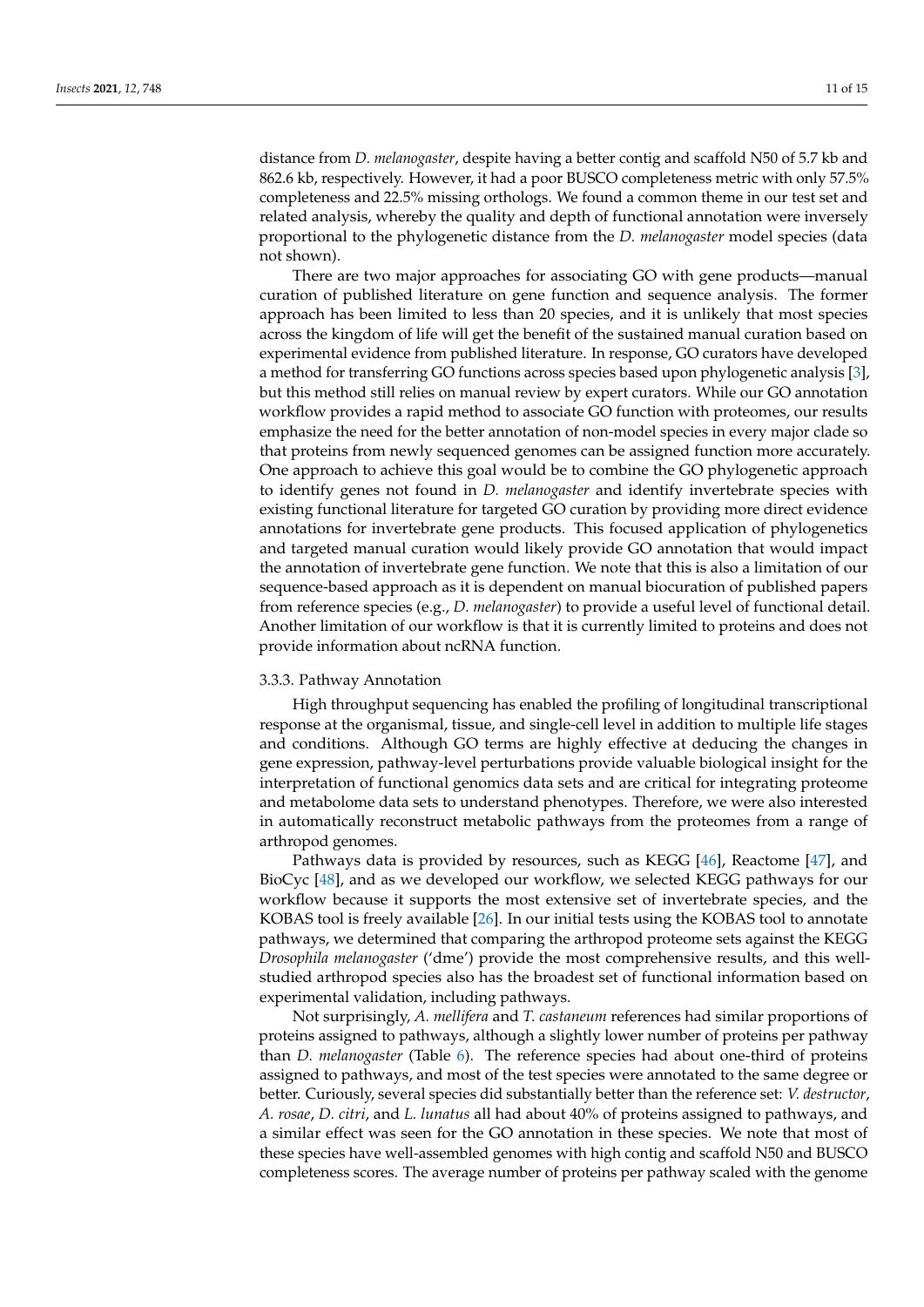contiguity and BUSCO duplication rate, suggesting that the higher gene copy number accounts for this variance (Figures S1 and S2).

<span id="page-11-0"></span>**Table 6.** KOBAS results for arthropod genomes selected for this study. The test species are sorted by the overall proportion of proteins assigned to pathways.

|                                                      |          | All Pathways                        |                                                 | <b>KEGG Pathways</b>      |                                                 |
|------------------------------------------------------|----------|-------------------------------------|-------------------------------------------------|---------------------------|-------------------------------------------------|
| <b>Species</b>                                       | Proteins | Proteins<br>Assigned to<br>Pathways | Average<br>Number of<br>Proteins in<br>Pathways | % Assigned to<br>Pathways | Average<br>Number of<br>Proteins in<br>Pathways |
| Apis mellifera (honeybee)                            | 15,314   | 29.27%                              | 3.41                                            | 17.57%                    | 20.23                                           |
| Drosophila melanogaster (fruit fly)                  | 30,724   | 37.73%                              | 8.77                                            | 21.24%                    | 49.08                                           |
| Tribolium castaneum (red flour beetle)               | 18,534   | 30.03%                              | 4.22                                            | 16.99%                    | 23.68                                           |
| Varroa destructor (parasitic mite)                   | 30,221   | 41.55%                              | 9.63                                            | 23.50%                    | 54.62                                           |
| Athalia rosae (turnip sawfly)                        | 22,213   | 40.95%                              | 6.9                                             | 22.79%                    | 38.06                                           |
| Diaphorina citri (Asian citrus psyllid)              | 19,049   | 40.07%                              | 5.88                                            | $23.72\%$                 | 34.75                                           |
| Limnephilus lunatus (caddisfly)                      | 13,292   | 38.09%                              | 3.92                                            | 22.94%                    | 23.10                                           |
| Cimex lectularius (Cimicidae bed bug)                | 14,212   | 37.07%                              | 4.01                                            | 22.50%                    | 24.22                                           |
| Ceratitis capitata (Mediterranean fruit fly)         | 12,318   | 35.91%                              | 3.35                                            | 21.36%                    | 19.78                                           |
| Oncopeltus fasciatus (large milkweed bug)            | 19,793   | 32.51%                              | 4.9                                             | 18.36%                    | 27.53                                           |
| Agrilus planipennis (emerald ash borer)              | 15,497   | 31.81%                              | 3.74                                            | 18.92%                    | 22.05                                           |
| Latrodectus hesperus (Western black widow spider)    | 17,364   | 30.06%                              | 4.06                                            | 16.97%                    | 22.66                                           |
| Homalodisca vitripennis (glassy-winged sharpshooter) | 33,019   | 25.41%                              | 6.39                                            | 15.06%                    | 37.68                                           |
| Copidosoma floridanum (parasitoid wasp)              | 19,869   | 25.35%                              | 3.83                                            | 14.43%                    | 21.56                                           |
| Eurytemora affinis (calanoid copepod)                | 29,783   | 20.55%                              | 4.69                                            | 11.42%                    | 25.58                                           |

## **4. Conclusions**

Our results with a test set of arthropod genomes that are phylogenetically divergent and at different levels of assembly and annotation quality demonstrate the overall utility of our workflow to rapidly provide functional annotation for proteins. We are currently working on expanding functional annotation to include noncoding RNAs. Our workflow assigns GO and pathways information to 40–60% of proteins. While starting with a contiguous chromosomal length genome assembly and an evidence-based protein set is ideal, we expect that species with complete gene models are sufficient to get a first-pass functional annotation. This functional information can be of immediate use to the community to support functional and comparative studies, including those generated by the Ag100Pest Initiative and other genomes hosted by the i5k Workspace@NAL. However, we would like to caution the user that the data sets underlying any functional annotation workflows are continually changing, and any functional annotation set should be refreshed periodically irrespective of whether the genome sequencing and annotation have changed. Furthermore, functional annotation provides information about pathways and gene families that are poorly annotated or absent from gene sets, providing useful information that can be used to direct targeted manual curation of genes. Manual curation of gene models is a well-established activity in the arthropod research community using Apollo [\[49\]](#page-14-9) through community databases, such as the i5k Workspace@NAL [\[21\]](#page-13-5), VectorBase [\[50\]](#page-14-10), the Hymenoptera Genome Database [\[51\]](#page-14-11), Citrus Greening Database [\[52–](#page-14-12)[58\]](#page-14-13), and others. Functional annotation would support this focus while extending the utility of the genome for the research community.

**Supplementary Materials:** The following are available online at [https://www.mdpi.com/article/10](https://www.mdpi.com/article/10.3390/insects12080748/s1) [.3390/insects12080748/s1,](https://www.mdpi.com/article/10.3390/insects12080748/s1) Figure S1: Duplication in BUSCO single-copy orthologs: Plot of duplication (%) of 1013 single-copy orthologs against the scaffold N50 showing correlation of increasing duplication with an increase in contiguity of the assembly, Figure S2: Average number of proteins per pathway: Plot of the average number of proteins per pathway against the scaffold N50 showing a correlation of increasing protein count with an increase in contiguity of the assembly, Table S1. GOanna version 2.2 parameters. Parameters are mainly based upon standard BLAST parameters and are categorized into required and optional. The parameters recommended for optimization are denoted with an \*, Table S2. InterProScan version 5.45-80 parameters. The parameters are categorized into required and optional. The parameters recommended for optimization are denoted with an \*,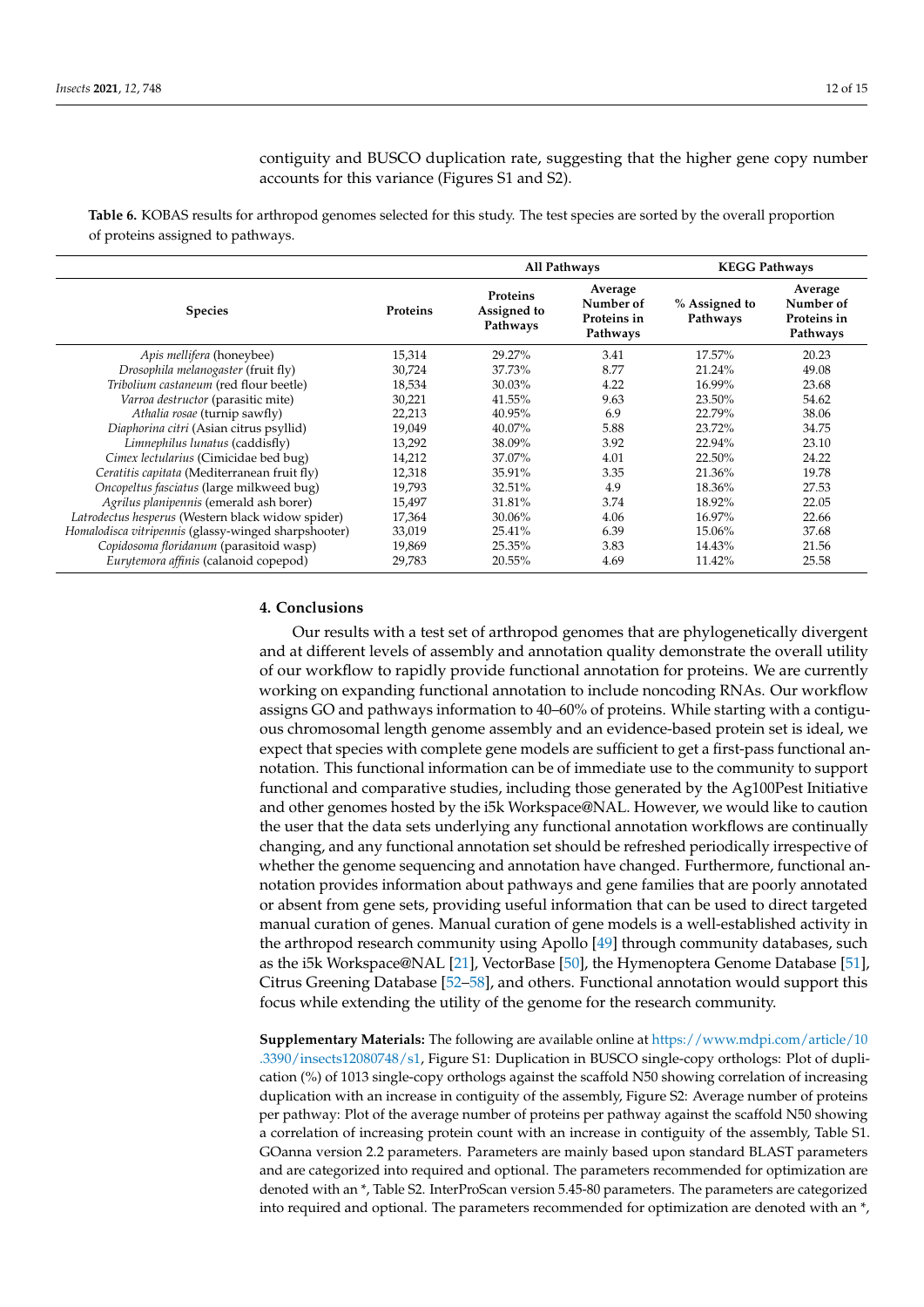Table S3. KOBAS version 3.0.3 parameters. The parameters are categorized into required and optional. The parameters recommended for optimization are denoted with an \*.

**Author Contributions:** Conceptualization, F.M.M., A.K.C., M.F.P.; Methodology, F.M.M., A.M.C., S.S.; Software, A.M.C., S.S.; Formal Analysis, S.S.; Writing—Original Draft Preparation, F.M.M., M.F.P., S.S.; Writing—Review and Editing, A.K.C., A.M.C.; Visualization, S.S.; Project Administration, F.M.M., M.F.P.; Funding Acquisition, F.M.M., M.F.P. All authors have read and agreed to the published version of the manuscript.

**Funding:** This work was supported by the U.S. Department of Agriculture, Agricultural Research Service (USDA-ARS) and used resources provided by the SCINet project of the USDA-ARS, ARS project number 0500-00093-001-00-D. Mention of trade names or commercial products in this publication is solely for the purpose of providing specific information and does not imply recommendation or endorsement by the U.S. Department of Agriculture. USDA is an equal opportunity provider and employer.

**Data Availability Statement:** The outputs from the workflow for each genome will be made available on AgData Commons. The docker containers are available at docker hub: GOanna [\[59\]](#page-14-14), Inter-ProScan [\[60\]](#page-14-15), Combine GAFs [\[61\]](#page-14-16), and KOBAS [\[62\]](#page-14-17). The source code for constructing the GOanna, InterProScan, Combine GAF, and KOBAS containers is available on GitHub [\[63–](#page-14-18)[67\]](#page-14-19).

**Acknowledgments:** We would like to thank Lukas A. Mueller at Boyce Thompson Institute for providing computing facilities for data analysis.

**Conflicts of Interest:** The authors declare no conflict of interest. The funders had no role in the design of the study; in the collection, analyses, or interpretation of data; in the writing of the manuscript, or in the decision to publish the results.

## **References**

- <span id="page-12-0"></span>1. Buza, T.J.; Kumar, R.; Gresham, C.R.; Burgess, S.C.; McCarthy, F.M. Facilitating Functional Annotation of Chicken Microarray Data. *BMC Bioinform.* **2009**, *10* (Suppl. 11), S2. [\[CrossRef\]](http://doi.org/10.1186/1471-2105-10-S11-S2) [\[PubMed\]](http://www.ncbi.nlm.nih.gov/pubmed/19811685)
- <span id="page-12-1"></span>2. McCarthy, F.M.; Wang, N.; Magee, G.B.; Nanduri, B.; Lawrence, M.L.; Camon, E.B.; Barrell, D.G.; Hill, D.P.; Dolan, M.E.; Williams, W.P.; et al. AgBase: A Functional Genomics Resource for Agriculture. *BMC Genom.* **2006**, *7*, 1–13. [\[CrossRef\]](http://doi.org/10.1186/1471-2164-7-229) [\[PubMed\]](http://www.ncbi.nlm.nih.gov/pubmed/16961921)
- <span id="page-12-2"></span>3. Gaudet, P.; Livstone, M.S.; Lewis, S.E.; Thomas, P.D. Phylogenetic-Based Propagation of Functional Annotations within the Gene Ontology Consortium. *Brief. Bioinform.* **2011**, *12*, 449–462. [\[CrossRef\]](http://doi.org/10.1093/bib/bbr042) [\[PubMed\]](http://www.ncbi.nlm.nih.gov/pubmed/21873635)
- <span id="page-12-3"></span>4. Sanderson, M.J. Phylogenetic Signal in the Eukaryotic Tree of Life. *Science* **2008**, *321*, 121–123. [\[CrossRef\]](http://doi.org/10.1126/science.1154449) [\[PubMed\]](http://www.ncbi.nlm.nih.gov/pubmed/18599787)
- <span id="page-12-4"></span>5. McCarthy, F.M.; Gresham, C.R.; Buza, T.J.; Chouvarine, P.; Pillai, L.R.; Kumar, R.; Ozkan, S.; Wang, H.; Manda, P.; Arick, T.; et al. AgBase: Supporting Functional Modeling in Agricultural Organisms. *Nucleic Acids Res.* **2011**, *39*, D497–D506. [\[CrossRef\]](http://doi.org/10.1093/nar/gkq1115)
- <span id="page-12-5"></span>6. Conesa, A.; Götz, S. Blast2GO: A Comprehensive Suite for Functional Analysis in Plant Genomics. *Int. J. Plant. Genom.* **2008**, *2008*, 619832. [\[CrossRef\]](http://doi.org/10.1155/2008/619832) [\[PubMed\]](http://www.ncbi.nlm.nih.gov/pubmed/18483572)
- <span id="page-12-6"></span>7. Mistry, J.; Chuguransky, S.; Williams, L.; Qureshi, M.; Salazar, G.A.; Sonnhammer, E.L.L.; Tosatto, S.C.E.; Paladin, L.; Raj, S.; Richardson, L.J.; et al. Pfam: The Protein Families Database in 2021. *Nucleic Acids Res.* **2021**, *49*, D412–D419. [\[CrossRef\]](http://doi.org/10.1093/nar/gkaa913)
- <span id="page-12-7"></span>8. Blum, M.; Chang, H.-Y.; Chuguransky, S.; Grego, T.; Kandasaamy, S.; Mitchell, A.; Nuka, G.; Paysan-Lafosse, T.; Qureshi, M.; Raj, S.; et al. The InterPro Protein Families and Domains Database: 20 Years on. *Nucleic Acids Res.* **2021**, *49*, D344–D354. [\[CrossRef\]](http://doi.org/10.1093/nar/gkaa977) [\[PubMed\]](http://www.ncbi.nlm.nih.gov/pubmed/33156333)
- <span id="page-12-8"></span>9. Jones, P.; Binns, D.; Chang, H.-Y.; Fraser, M.; Li, W.; McAnulla, C.; McWilliam, H.; Maslen, J.; Mitchell, A.; Nuka, G.; et al. InterProScan 5: Genome-Scale Protein Function Classification. *Bioinformatics* **2014**, *30*, 1236–1240. [\[CrossRef\]](http://doi.org/10.1093/bioinformatics/btu031)
- <span id="page-12-9"></span>10. Kanehisa, M.; Sato, Y.; Morishima, K. BlastKOALA and GhostKOALA: KEGG Tools for Functional Characterization of Genome and Metagenome Sequences. *J. Mol. Biol.* **2016**, *428*, 726–731. [\[CrossRef\]](http://doi.org/10.1016/j.jmb.2015.11.006)
- <span id="page-12-10"></span>11. Aparicio, G.; Götz, S.; Conesa, A.; Segrelles, D.; Blanquer, I.; García, J.M.; Hernandez, V.; Robles, M.; Talon, M. Blast2GO Goes Grid: Developing a Grid-Enabled Prototype for Functional Genomics Analysis. *Stud. Health Technol. Inform.* **2006**, *120*, 194–204. [\[PubMed\]](http://www.ncbi.nlm.nih.gov/pubmed/16823138)
- <span id="page-12-11"></span>12. Balakrishnan, R.; Harris, M.A.; Huntley, R.; Van Auken, K.; Cherry, J.M. A Guide to Best Practices for Gene Ontology (GO) Manual Annotation. *Database* **2013**, *2013*, bat054. [\[CrossRef\]](http://doi.org/10.1093/database/bat054) [\[PubMed\]](http://www.ncbi.nlm.nih.gov/pubmed/23842463)
- <span id="page-12-12"></span>13. Ag100Pest Species. Available online: <http://i5k.github.io/ag100pest> (accessed on 9 June 2021).
- <span id="page-12-13"></span>14. Childers, A.K.; Geib, S.M.; Sim, S.B.; Poelchau, M.F. The USDA-ARS Ag100Pest Initiative: High-Quality Genome Assemblies for Agricultural Pest Arthropod Research. *Insects* **2021**, *12*, 626. [\[CrossRef\]](http://doi.org/10.3390/insects12070626) [\[PubMed\]](http://www.ncbi.nlm.nih.gov/pubmed/34357286)
- <span id="page-12-14"></span>15. Lewin, H.A.; Robinson, G.E.; Kress, W.J.; Baker, W.J.; Coddington, J.; Crandall, K.A.; Durbin, R.; Edwards, S.V.; Forest, F.; Gilbert, M.T.P.; et al. Earth BioGenome Project: Sequencing Life for the Future of Life. *Proc. Natl. Acad. Sci. USA* **2018**, *115*, 4325–4333. [\[CrossRef\]](http://doi.org/10.1073/pnas.1720115115)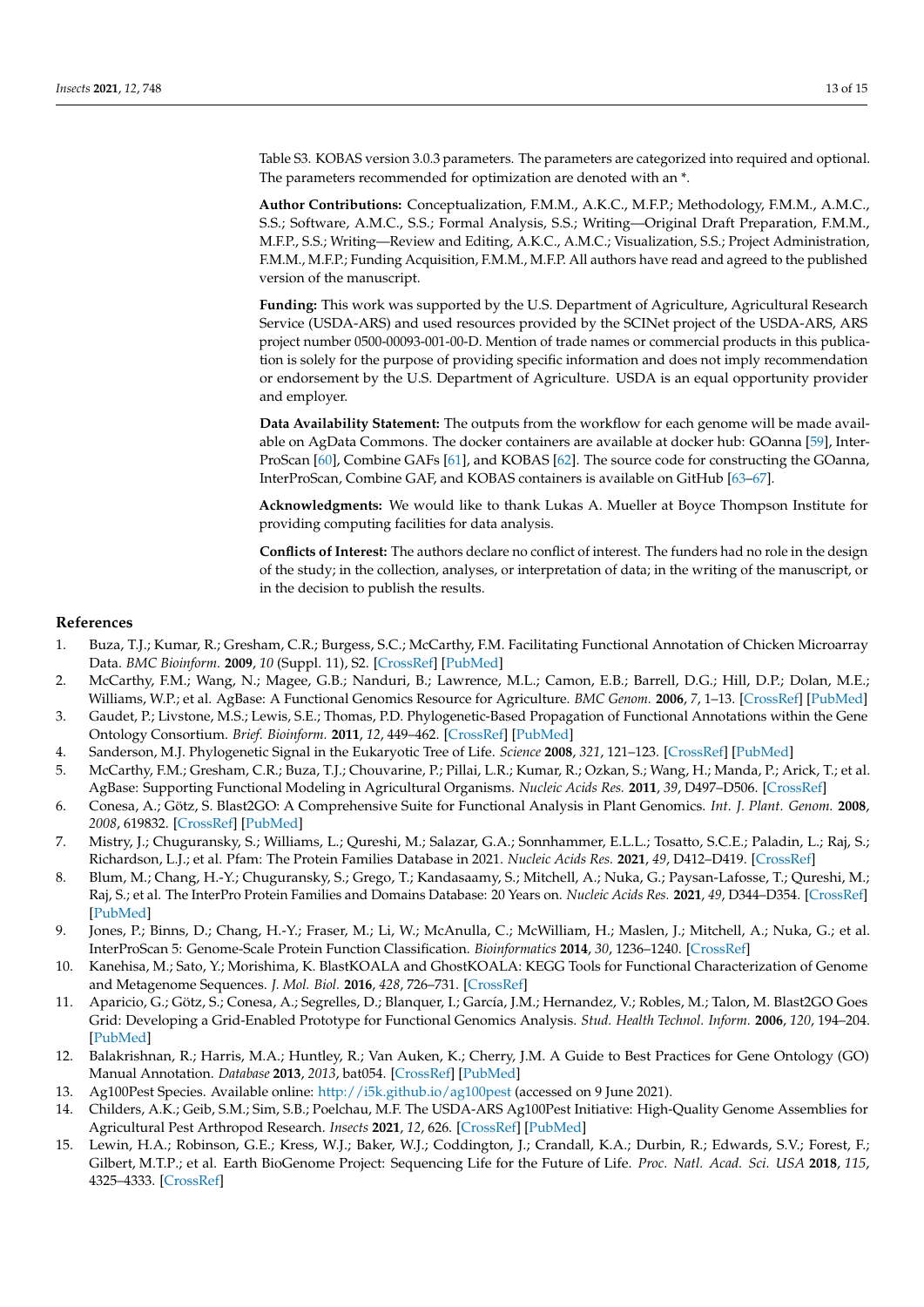- <span id="page-13-0"></span>16. Gene Ontology Consortium. The Gene Ontology Resource: Enriching a GOld Mine. *Nucleic Acids Res.* **2021**, *49*, D325–D334. [\[CrossRef\]](http://doi.org/10.1093/nar/gkaa1113)
- <span id="page-13-1"></span>17. UniProt Consortium. UniProt: The Universal Protein Knowledgebase in 2021. *Nucleic Acids Res.* **2021**, *49*, D480–D489. [\[CrossRef\]](http://doi.org/10.1093/nar/gkaa1100)
- <span id="page-13-2"></span>18. Kanehisa, M. Toward Understanding the Origin and Evolution of Cellular Organisms. *Protein Sci.* **2019**, *28*, 1947–1951. [\[CrossRef\]](http://doi.org/10.1002/pro.3715)
- <span id="page-13-3"></span>19. Buza, T.J.; McCarthy, F.M.; Wang, N.; Bridges, S.M.; Burgess, S.C. Gene Ontology Annotation Quality Analysis in Model Eukaryotes. *Nucleic Acids Res.* **2008**, *36*, e12. [\[CrossRef\]](http://doi.org/10.1093/nar/gkm1167)
- <span id="page-13-4"></span>20. McCarthy, F.M.; Bridges, S.M.; Wang, N.; Magee, G.B.; Williams, W.P.; Luthe, D.S.; Burgess, S.C. AgBase: A Unified Resource for Functional Analysis in Agriculture. *Nucleic Acids Res.* **2007**, *35*, D599–D603. [\[CrossRef\]](http://doi.org/10.1093/nar/gkl936)
- <span id="page-13-5"></span>21. Poelchau, M.; Childers, C.; Moore, G.; Tsavatapalli, V.; Evans, J.; Lee, C.-Y.; Lin, H.; Lin, J.-W.; Hackett, K. The i5k Workspace@NAL– Enabling Genomic Data Access, Visualization and Curation of Arthropod Genomes. *Nucleic Acids Res.* **2015**, *43*, D714–D719. [\[CrossRef\]](http://doi.org/10.1093/nar/gku983)
- <span id="page-13-6"></span>22. Goff, S.A.; Vaughn, M.; McKay, S.; Lyons, E.; Stapleton, A.E.; Gessler, D.; Matasci, N.; Wang, L.; Hanlon, M.; Lenards, A.; et al. The iPlant Collaborative: Cyberinfrastructure for Plant Biology. *Front. Plant. Sci.* **2011**, *2*, 34. [\[CrossRef\]](http://doi.org/10.3389/fpls.2011.00034) [\[PubMed\]](http://www.ncbi.nlm.nih.gov/pubmed/22645531)
- <span id="page-13-7"></span>23. Devisetty, U.K.; Kennedy, K.; Sarando, P.; Merchant, N.; Lyons, E. Bringing Your Tools to CyVerse Discovery Environment Using Docker. *F1000Res.* **2016**, *5*, 1442. [\[CrossRef\]](http://doi.org/10.12688/f1000research.8935.1) [\[PubMed\]](http://www.ncbi.nlm.nih.gov/pubmed/27803802)
- <span id="page-13-8"></span>24. Functional Annotation Workflow—AgBase 1.0 Documentation. Available online: [https://agbase-docs.readthedocs.io/en/latest/](https://agbase-docs.readthedocs.io/en/latest/agbase/workflow.html) [agbase/workflow.html](https://agbase-docs.readthedocs.io/en/latest/agbase/workflow.html) (accessed on 9 June 2021).
- <span id="page-13-9"></span>25. TransDecoder TransDecoder/TransDecoder. Available online: <https://github.com/TransDecoder/TransDecoder> (accessed on 22 May 2021).
- <span id="page-13-10"></span>26. Xie, C.; Mao, X.; Huang, J.; Ding, Y.; Wu, J.; Dong, S.; Kong, L.; Gao, G.; Li, C.-Y.; Wei, L. KOBAS 2.0: A Web Server for Annotation and Identification of Enriched Pathways and Diseases. *Nucleic Acids Res.* **2011**, *39*, W316–W322. [\[CrossRef\]](http://doi.org/10.1093/nar/gkr483) [\[PubMed\]](http://www.ncbi.nlm.nih.gov/pubmed/21715386)
- <span id="page-13-11"></span>27. Bu, D.; Luo, H.; Huo, P.; Wang, Z.; Zhang, S.; He, Z.; Wu, Y.; Zhao, L.; Liu, J.; Guo, J.; et al. KOBAS-I: Intelligent Prioritization and Exploratory Visualization of Biological Functions for Gene Enrichment Analysis. *Nucleic Acids Res.* **2021**. [\[CrossRef\]](http://doi.org/10.1093/nar/gkab447) [\[PubMed\]](http://www.ncbi.nlm.nih.gov/pubmed/34086934)
- <span id="page-13-12"></span>28. Seppey, M.; Manni, M.; Zdobnov, E.M. BUSCO: Assessing Genome Assembly and Annotation Completeness. *Methods Mol. Biol.* **2019**, *1962*, 227–245. [\[CrossRef\]](http://doi.org/10.1007/978-1-4939-9173-0_14)
- <span id="page-13-13"></span>29. Index of /Data/Arthropoda/Apimel-(Apis\_Mellifera)/Amel\_4.5/2.Official or Primary Gene Set/Apimel\_OGSv3.3/. Available online: [https://i5k.nal.usda.gov/data/Arthropoda/apimel-%28Apis\\_mellifera%29/Amel\\_4.5/2.Official%20or%20Primary%](https://i5k.nal.usda.gov/data/Arthropoda/apimel-%28Apis_mellifera%29/Amel_4.5/2.Official%20or%20Primary%20Gene%20Set/apimel_OGSv3.3/) [20Gene%20Set/apimel\\_OGSv3.3/](https://i5k.nal.usda.gov/data/Arthropoda/apimel-%28Apis_mellifera%29/Amel_4.5/2.Official%20or%20Primary%20Gene%20Set/apimel_OGSv3.3/) (accessed on 10 June 2021).
- <span id="page-13-14"></span>30. Index of /Releases/FB2020\_05/Dmel\_r6.36/Fasta. Available online: [http://ftp.flybase.net/releases/FB2020\\_05/dmel\\_r6.36/](http://ftp.flybase.net/releases/FB2020_05/dmel_r6.36/fasta/) [fasta/](http://ftp.flybase.net/releases/FB2020_05/dmel_r6.36/fasta/) (accessed on 10 June 2021).
- <span id="page-13-15"></span>31. Index of /Data/Arthropoda/Tricas-(Tribolium\_Castaneum)/Current Genome Assembly/2.Official or Primary Gene Set/TCAS\_OGS\_v3/. Available online: [https://i5k.nal.usda.gov/data/Arthropoda/tricas-%28Tribolium\\_castaneum%](https://i5k.nal.usda.gov/data/Arthropoda/tricas-%28Tribolium_castaneum%29/Current%20Genome%20Assembly/2.Official%20or%20Primary%20Gene%20Set/TCAS_OGS_v3/) [29/Current%20Genome%20Assembly/2.Official%20or%20Primary%20Gene%20Set/TCAS\\_OGS\\_v3/](https://i5k.nal.usda.gov/data/Arthropoda/tricas-%28Tribolium_castaneum%29/Current%20Genome%20Assembly/2.Official%20or%20Primary%20Gene%20Set/TCAS_OGS_v3/) (accessed on 10 June 2021).
- <span id="page-13-16"></span>32. Richards, S.; Hughes, D.; Ayoub, N. *Latrodectus hesperus* Genome Annotations v0.5.3 2019. Available online: [https:](https://i5k.nal.usda.gov/data/Arthropoda/lathes-(Latrodectus_hesperus)/BCM-After-Atlas/2.Official%20or%20Primary%20Gene%20Set/BCM_version_0.5.3/consensus_gene_set/LHES.faa) [//i5k.nal.usda.gov/data/Arthropoda/lathes-\(Latrodectus\\_hesperus\)/BCM-After-Atlas/2.Official%20or%20Primary%20](https://i5k.nal.usda.gov/data/Arthropoda/lathes-(Latrodectus_hesperus)/BCM-After-Atlas/2.Official%20or%20Primary%20Gene%20Set/BCM_version_0.5.3/consensus_gene_set/LHES.faa) [Gene%20Set/BCM\\_version\\_0.5.3/consensus\\_gene\\_set/LHES.faa](https://i5k.nal.usda.gov/data/Arthropoda/lathes-(Latrodectus_hesperus)/BCM-After-Atlas/2.Official%20or%20Primary%20Gene%20Set/BCM_version_0.5.3/consensus_gene_set/LHES.faa) (accessed on 18 August 2021).
- <span id="page-13-17"></span>33. Richards, S.; Hughes, D.; Niehuis, O. *Limnephilus lunatus* Genome Annotations v0.5.3 2019. Available online: [https:](https://i5k.nal.usda.gov/data/Arthropoda/limlun-(Limnephilus_lunatus)/Current%20Genome%20Assembly/2.Official%20or%20Primary%20Gene%20Set/BCM_version_0.5.3/consensus_gene_set/LLUN.faa) [//i5k.nal.usda.gov/data/Arthropoda/limlun-\(Limnephilus\\_lunatus\)/Current%20Genome%20Assembly/2.Official%20or%20](https://i5k.nal.usda.gov/data/Arthropoda/limlun-(Limnephilus_lunatus)/Current%20Genome%20Assembly/2.Official%20or%20Primary%20Gene%20Set/BCM_version_0.5.3/consensus_gene_set/LLUN.faa) [Primary%20Gene%20Set/BCM\\_version\\_0.5.3/consensus\\_gene\\_set/LLUN.faa](https://i5k.nal.usda.gov/data/Arthropoda/limlun-(Limnephilus_lunatus)/Current%20Genome%20Assembly/2.Official%20or%20Primary%20Gene%20Set/BCM_version_0.5.3/consensus_gene_set/LLUN.faa) (accessed on 18 August 2021).
- <span id="page-13-18"></span>34. Panfilio, K.; Richards, S.; Viala, S.; van der Zee, M.; Traverso, L.; Tidswell, O.; Suzuki, Y.; Shukla, J.; Sghaier, E.; Seibert, J.; et al. *Oncopeltus fasciatus* Official Gene Set v1.2 2020. Available online: [https://i5k.nal.usda.gov/data/Arthropoda/oncfas-](https://i5k.nal.usda.gov/data/Arthropoda/oncfas-(Oncopeltus_fasciatus)/BCM-After-Atlas/2.Official%20or%20Primary%20Gene%20Set/OGS_v1.2/oncfas_OGSv1.2_02192016/oncfas_OGSv1.2_original_peptide.fa) [\(Oncopeltus\\_fasciatus\)/BCM-After-Atlas/2.Official%20or%20Primary%20Gene%20Set/OGS\\_v1.2/oncfas\\_OGSv1.2\\_0219201](https://i5k.nal.usda.gov/data/Arthropoda/oncfas-(Oncopeltus_fasciatus)/BCM-After-Atlas/2.Official%20or%20Primary%20Gene%20Set/OGS_v1.2/oncfas_OGSv1.2_02192016/oncfas_OGSv1.2_original_peptide.fa) [6/oncfas\\_OGSv1.2\\_original\\_peptide.fa](https://i5k.nal.usda.gov/data/Arthropoda/oncfas-(Oncopeltus_fasciatus)/BCM-After-Atlas/2.Official%20or%20Primary%20Gene%20Set/OGS_v1.2/oncfas_OGSv1.2_02192016/oncfas_OGSv1.2_original_peptide.fa) (accessed on 18 August 2021).
- <span id="page-13-19"></span>35. Hughes, D.S.T.; Hunter, W.B.; Richards, S. *Homalodisca vitripennis* Genome Annotations v0.5.3 2015. Available online: [https://i5k.nal.usda.gov/data/Arthropoda/homvit-\(Homalodisca\\_vitripennis\)/BCM-After-Atlas/2.Official%20or%20](https://i5k.nal.usda.gov/data/Arthropoda/homvit-(Homalodisca_vitripennis)/BCM-After-Atlas/2.Official%20or%20Primary%20Gene%20Set/BCM_version_0.5.3/consensus_gene_set/HVIT.faa) [Primary%20Gene%20Set/BCM\\_version\\_0.5.3/consensus\\_gene\\_set/HVIT.faa](https://i5k.nal.usda.gov/data/Arthropoda/homvit-(Homalodisca_vitripennis)/BCM-After-Atlas/2.Official%20or%20Primary%20Gene%20Set/BCM_version_0.5.3/consensus_gene_set/HVIT.faa) (accessed on 18 August 2021).
- <span id="page-13-20"></span>36. Index of /Data/Arthropoda/Euraff-(Eurytemora\_Affinis Complex (Atlantic Clade))/BCM-After-Atlas/2.Official or Primary Gene Set/BCM\_Version\_0.5.3/. Available online: [https://i5k.nal.usda.gov/data/Arthropoda/euraff-%28Eurytemora\\_affinis%](https://i5k.nal.usda.gov/data/Arthropoda/euraff-%28Eurytemora_affinis%20complex%20%28Atlantic%20clade%29%29/BCM-After-Atlas/2.Official%20or%20Primary%20Gene%20Set/BCM_version_0.5.3/) [20complex%20%28Atlantic%20clade%29%29/BCM-After-Atlas/2.Official%20or%20Primary%20Gene%20Set/BCM\\_version\\_0.](https://i5k.nal.usda.gov/data/Arthropoda/euraff-%28Eurytemora_affinis%20complex%20%28Atlantic%20clade%29%29/BCM-After-Atlas/2.Official%20or%20Primary%20Gene%20Set/BCM_version_0.5.3/) [5.3/](https://i5k.nal.usda.gov/data/Arthropoda/euraff-%28Eurytemora_affinis%20complex%20%28Atlantic%20clade%29%29/BCM-After-Atlas/2.Official%20or%20Primary%20Gene%20Set/BCM_version_0.5.3/) (accessed on 15 July 2021).
- <span id="page-13-21"></span>37. Richards, S.; Hughes, D.; Kuhn, K.; Duan, J. *Agrilus planipennis* Genome Annotations v0.5.3 2019. Available online: [https://i5k.nal.usda.gov/data/Arthropoda/agrpla-\(Agrilus\\_planipennis\)/BCM-After-Atlas/2.Official%20or%20Primary%20](https://i5k.nal.usda.gov/data/Arthropoda/agrpla-(Agrilus_planipennis)/BCM-After-Atlas/2.Official%20or%20Primary%20Gene%20Set/BCM_version_0.5.3/consensus_gene_set/APLA.faa) [Gene%20Set/BCM\\_version\\_0.5.3/consensus\\_gene\\_set/APLA.faa](https://i5k.nal.usda.gov/data/Arthropoda/agrpla-(Agrilus_planipennis)/BCM-After-Atlas/2.Official%20or%20Primary%20Gene%20Set/BCM_version_0.5.3/consensus_gene_set/APLA.faa) (accessed on 18 August 2021).
- <span id="page-13-22"></span>38. Richards, S.; Hughes, D.; Strand, M. *Copidosoma floridanum* Genome Annotations v0.5.3 2019. Available online: [https:](https://i5k.nal.usda.gov/data/Arthropoda/copflo-(Copidosoma_floridanum)/BCM-After-Atlas/2.Official%20or%20Primary%20Gene%20Set/BCM_version_0.5.3/consensus_gene_set/CFLO.faa) [//i5k.nal.usda.gov/data/Arthropoda/copflo-\(Copidosoma\\_floridanum\)/BCM-After-Atlas/2.Official%20or%20Primary%20](https://i5k.nal.usda.gov/data/Arthropoda/copflo-(Copidosoma_floridanum)/BCM-After-Atlas/2.Official%20or%20Primary%20Gene%20Set/BCM_version_0.5.3/consensus_gene_set/CFLO.faa) [Gene%20Set/BCM\\_version\\_0.5.3/consensus\\_gene\\_set/CFLO.faa](https://i5k.nal.usda.gov/data/Arthropoda/copflo-(Copidosoma_floridanum)/BCM-After-Atlas/2.Official%20or%20Primary%20Gene%20Set/BCM_version_0.5.3/consensus_gene_set/CFLO.faa) (accessed on 18 August 2021).
- <span id="page-13-23"></span>39. Oeyen, J.P.; Hatakeyama, M.; Hughes, D.S.T.; Richards, S.; Misof, B.; Niehuis, O. *Athalia rosae* Genome Annotations v0.5.3 2018. Available online: [https://i5k.nal.usda.gov/data/Arthropoda/athros-\(Athalia\\_rosae\)/BCM-After-Atlas/2.Official%20or%20](https://i5k.nal.usda.gov/data/Arthropoda/athros-(Athalia_rosae)/BCM-After-Atlas/2.Official%20or%20Primary%20Gene%20Set/athros_OGS_v1.0/ATHROS_OGSv1-0_pep.fa) [Primary%20Gene%20Set/athros\\_OGS\\_v1.0/ATHROS\\_OGSv1-0\\_pep.fa](https://i5k.nal.usda.gov/data/Arthropoda/athros-(Athalia_rosae)/BCM-After-Atlas/2.Official%20or%20Primary%20Gene%20Set/athros_OGS_v1.0/ATHROS_OGSv1-0_pep.fa) (accessed on 18 August 2021).